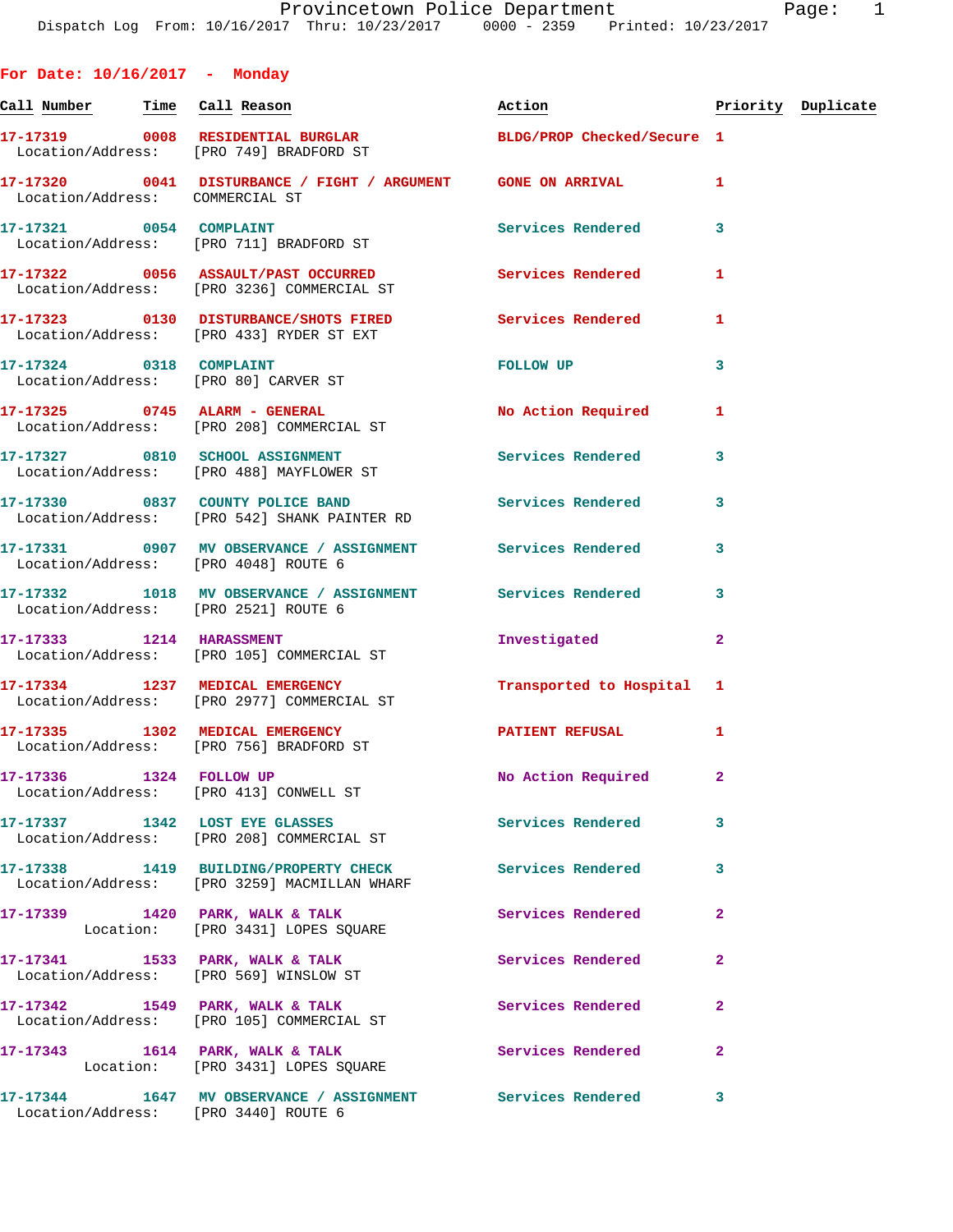|                                                |  |  | Provincetown Police Department  |  | Page: |  |
|------------------------------------------------|--|--|---------------------------------|--|-------|--|
| Dispatch Log From: 10/16/2017 Thru: 10/23/2017 |  |  | 0000 - 2359 Printed: 10/23/2017 |  |       |  |

| 17-17345          | 1655 MV STOP | Citation / Warning Issue 3 |  |
|-------------------|--------------|----------------------------|--|
| Location/Address: | SNAIL RD     |                            |  |

**17-17346 1721 BUILDING/PROPERTY CHECK BLDG/PROP Checked/Secure 3**  Location/Address: [PRO 2494] BRADFORD ST

**17-17347 1726 MV STOP VERBAL WARNING 3**  Location/Address: [PRO 2513] ROUTE 6

17-17348 1727 PARK, WALK & TALK **Services Rendered** 2 Location/Address: COMMERCIAL ST

**17-17350 1749 ASSIST CITIZEN Services Rendered 3**  Location/Address: [PRO 542] SHANK PAINTER RD

**17-17352 1755 COMPLAINT Services Rendered 3**  Location/Address: [PRO 542] SHANK PAINTER RD

**17-17351 1829 MV OBSERVANCE / ASSIGNMENT Services Rendered 3**  Location/Address: STANDISH ST + BRADFORD ST

**17-17353 1859 MV STOP VERBAL WARNING 3**  Location/Address: ROUTE 6 + SNAIL RD

**17-17354 1905 MV OBSERVANCE / ASSIGNMENT Services Rendered 3**  Location/Address: [PRO 1892] SHANK PAINTER RD

**17-17356 2034 BUILDING/PROPERTY CHECK Services Rendered 3**  Location/Address: [PRO 564] BAYBERRY AVE

**17-17359 2100 BUILDING/PROPERTY CHECK Services Rendered 3**  Location/Address: [PRO 569] WINSLOW ST

**17-17358 2101 BUILDING/PROPERTY CHECK Services Rendered 3**  Location/Address: [PRO 2483] COMMERCIAL ST

**17-17360 2110 BUILDING/PROPERTY CHECK Services Rendered 3**  Location/Address: [PRO 2540] RACE POINT RD

**17-17361 2112 BUILDING/PROPERTY CHECK Services Rendered 3**  Location/Address: [PRO 488] MAYFLOWER ST

**17-17363 2125 BUILDING/PROPERTY CHECK Services Rendered 3**  Location/Address: [PRO 3259] MACMILLAN WHARF

**17-17364 2126 BUILDING/PROPERTY CHECK Services Rendered 3**  Location/Address: [PRO 433] RYDER ST EXT

**17-17362 2127 MV OBSERVANCE / ASSIGNMENT Services Rendered 3**  Location/Address: [PRO 2521] ROUTE 6

**17-17365 2158 BUILDING/PROPERTY CHECK Services Rendered 3**  Location/Address: [PRO 545] SHANK PAINTER RD

**17-17366 2326 COMPLAINT SPOKEN TO** 3 Location/Address: [PRO 711] BRADFORD ST

**For Date: 10/17/2017 - Tuesday**

**17-17367 0009 MEDICAL EMERGENCY Transported to Hospital 1**  Location/Address: [PRO 539] SHANK PAINTER RD **17-17368 0014 BUILDING/PROPERTY CHECK Services Rendered 3**  Location/Address: [PRO 2483] COMMERCIAL ST **17-17369 0021 MV OBSERVANCE / ASSIGNMENT Services Rendered 3**  Location/Address: BRADFORD ST + HOWLAND ST **17-17370 0025 MV OBSERVANCE / ASSIGNMENT Services Rendered 3**  Location/Address: [PRO 413] CONWELL ST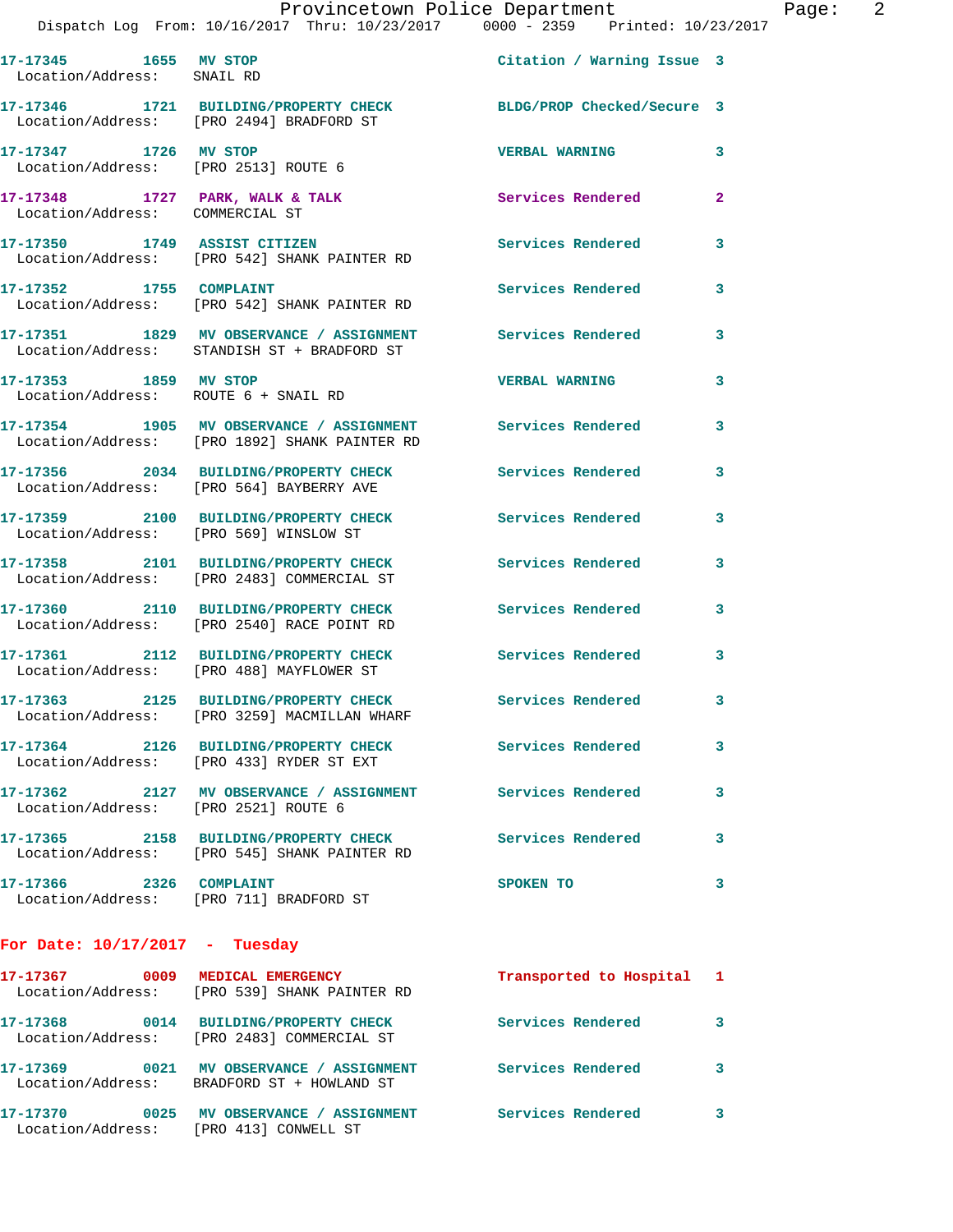| Location/Address: [PRO 413] CONWELL ST             | 17-17371 0103 BUILDING/PROPERTY CHECK                                                                          | BLDG/PROP Checked/Secure 3 |                         |
|----------------------------------------------------|----------------------------------------------------------------------------------------------------------------|----------------------------|-------------------------|
|                                                    | 17-17372 0114 BUILDING/PROPERTY CHECK BLDG/PROP Checked/Secure 3<br>Location/Address: [PRO 444] HIGH POLE HILL |                            |                         |
| Location/Address: [PRO 554] TREMONT ST             | 17-17373 0118 BUILDING/PROPERTY CHECK                                                                          | BLDG/PROP Checked/Secure 3 |                         |
|                                                    | 17-17374 0142 MV OBSERVANCE / ASSIGNMENT Services Rendered<br>Location/Address: [PRO 3430] COMMERCIAL ST       |                            | 3                       |
|                                                    | 17-17375 0156 MV OBSERVANCE / ASSIGNMENT<br>Location/Address: BRADFORD ST + SHANK PAINTER RD                   | Services Rendered          | 3                       |
| 17-17376 0206 MV STOP                              | Location/Address: [PRO 3966] SHANK PAINTER RD                                                                  | <b>VERBAL WARNING</b>      | 3                       |
|                                                    | 17-17377 0219 BUILDING/PROPERTY CHECK BLDG/PROP Checked/Secure 3<br>Location/Address: [PRO 488] MAYFLOWER ST   |                            |                         |
| Location/Address: [PRO 16] BRADFORD ST             | 17-17378 0243 BUILDING/PROPERTY CHECK                                                                          | BLDG/PROP Checked/Secure 3 |                         |
|                                                    | 17-17379 0253 BUILDING/PROPERTY CHECK<br>Location/Address: [PRO 3259] MACMILLAN WHARF                          | Services Rendered          | 3                       |
|                                                    | 17-17381 0558 MV OBSERVANCE / ASSIGNMENT<br>Location/Address: ROUTE 6 + SHANK PAINTER RD                       | Services Rendered          | 3                       |
| Location/Address: ROUTE 6 + SNAIL RD               | 17-17380 0559 MV OBSERVANCE / ASSIGNMENT Services Rendered                                                     |                            | 3                       |
|                                                    | 17-17382 0812 SERVICE CALL / POLICE<br>Location/Address: [PRO 488] MAYFLOWER ST                                | Services Rendered          | 3                       |
|                                                    | 17-17383 0905 BUILDING/PROPERTY CHECK<br>Location/Address: [PRO 2540] RACE POINT RD                            | Services Rendered          | 3                       |
|                                                    | 17-17385 0911 PRESERVE THE PEACE<br>Location/Address: [PRO 1196] BRADFORD ACRES RD                             | Investigated               | 3                       |
| Location/Address: ROUTE 6                          | 17-17384 0912 MV OBSERVANCE / ASSIGNMENT VERBAL WARNING                                                        |                            | 3                       |
| 17-17387 0922 MV STOP<br>Location/Address: ROUTE 6 |                                                                                                                | <b>VERBAL WARNING</b>      | 3                       |
| 17-17389 1107 VANDALISM                            | Location/Address: [PRO 711] BRADFORD ST                                                                        | Investigated               | $\overline{\mathbf{3}}$ |
| 17-17390 1111 THREATS                              | Location/Address: [PRO 32] BRADFORD ST                                                                         | Investigated               | $\mathbf{2}$            |
| 17-17391 1145 FOLLOW UP                            | Location/Address: [PRO 711] BRADFORD ST                                                                        | Services Rendered 2        |                         |
|                                                    | 17-17392 1241 BUILDING/PROPERTY CHECK<br>Location/Address: [PRO 2483] COMMERCIAL ST                            | <b>Services Rendered</b>   | 3                       |
| Location/Address: [PRO 3287] ROUTE 6               | 17-17394 1311 BUILDING/PROPERTY CHECK                                                                          | BLDG/PROP Checked/Secure 3 |                         |
|                                                    | 17-17395 1317 MEDICAL EMERGENCY<br>Location/Address: BRADFORD ST + MILLER HILL RD                              | <b>PATIENT REFUSAL</b>     | $\mathbf{1}$            |
|                                                    | 17-17396 1330 BUILDING/PROPERTY CHECK<br>Location/Address: [PRO 4080] RYDER ST EXT                             | BLDG/PROP Checked/Secure 3 |                         |
| 17-17397 1456 PARK, WALK & TALK                    |                                                                                                                | Services Rendered 2        |                         |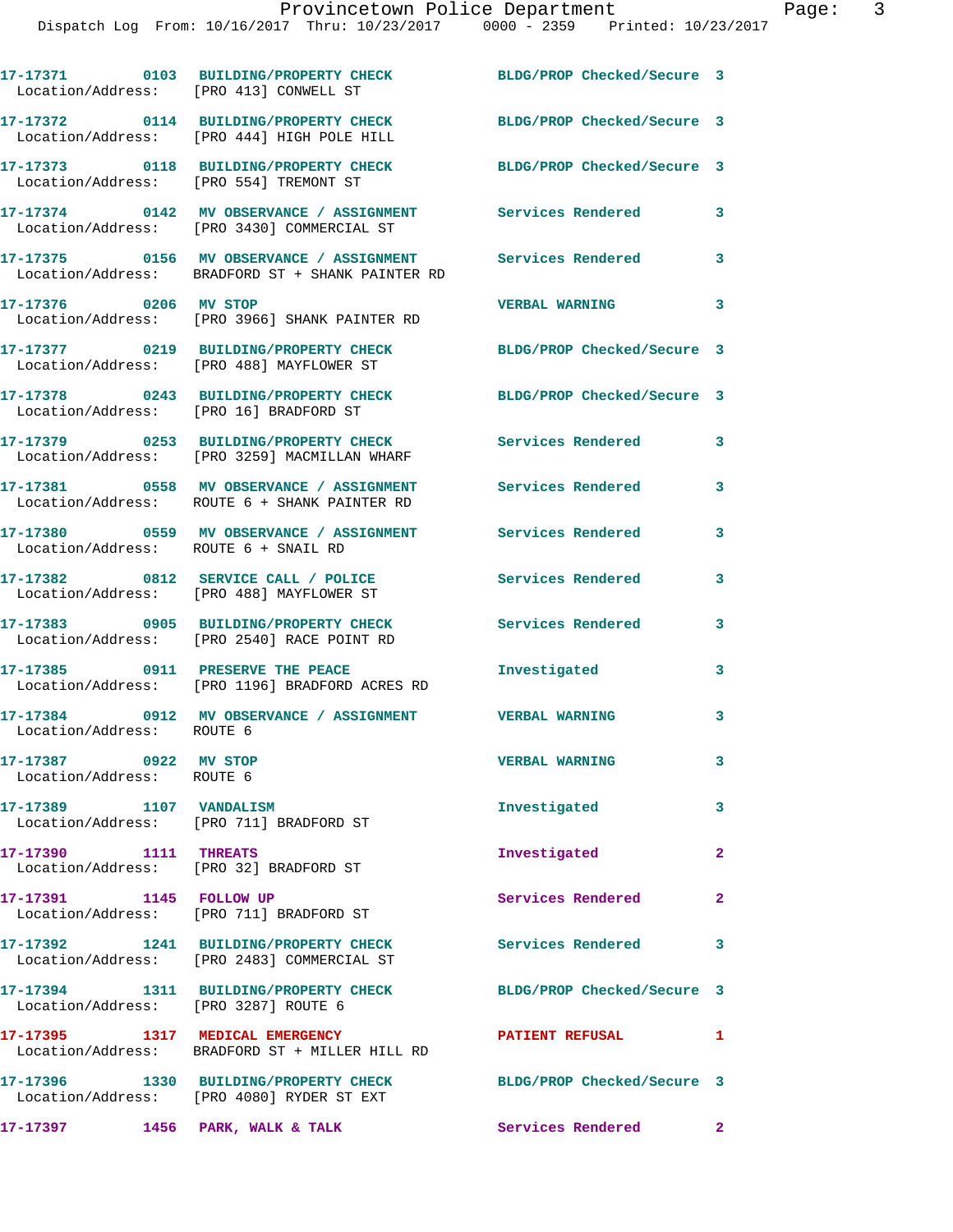|                                        | Provincetown Police Department<br>Dispatch Log From: 10/16/2017 Thru: 10/23/2017 0000 - 2359 Printed: 10/23/2017 |                            |                |
|----------------------------------------|------------------------------------------------------------------------------------------------------------------|----------------------------|----------------|
| Location/Address: [PRO 569] WINSLOW ST |                                                                                                                  |                            |                |
|                                        | 17-17400 1516 LOST IPHONE 6<br>Location/Address: [PRO 606] CONWELL ST                                            | Services Rendered          | 3              |
|                                        | 17-17398 1520 PARK, WALK & TALK<br>Location: [PRO 3431] LOPES SQUARE                                             | Services Rendered          | $\mathbf{2}$   |
|                                        | 17-17399 1520 MV OBSERVANCE / ASSIGNMENT Services Rendered<br>Location/Address: [PRO 3440] ROUTE 6               |                            | 3              |
|                                        | 17-17401 1525 911 / ABANDONED<br>Location/Address: [PRO 105] COMMERCIAL ST                                       | BLDG/PROP Checked/Secure 1 |                |
| 17-17402 1555 FOLLOW UP                | Location/Address: [PRO 542] SHANK PAINTER RD                                                                     | SPOKEN TO                  | $\overline{a}$ |
| Location/Address: [PRO 2521] ROUTE 6   | 17-17403 1629 MV OBSERVANCE / ASSIGNMENT Services Rendered                                                       |                            | 3              |
| 17-17404 1653 MV STOP                  | Location/Address: [PRO 58] BRADFORD ST                                                                           | <b>VERBAL WARNING</b>      | 3              |
|                                        | 17-17405 1703 BUILDING/PROPERTY CHECK BLDG/PROP Checked/Secure 3<br>Location/Address: [PRO 2500] COMMERCIAL ST   |                            |                |
|                                        | 17-17406 1708 PARK, WALK & TALK<br>Location/Address: [PRO 105] COMMERCIAL ST                                     | Services Rendered          | $\overline{2}$ |
| 17-17408 1713 COMPLAINT                | Location/Address: [PRO 711] BRADFORD ST                                                                          | Services Rendered          | 3              |
|                                        | 17-17407 1716 BUILDING/PROPERTY CHECK<br>Location/Address: [PRO 3259] MACMILLAN WHARF                            | Services Rendered          | 3              |
|                                        | 17-17409 1806 SERVE WARRANT<br>Location/Address: [PRO 690] ATWOOD AVE                                            | Could Not Locate           | 3              |
|                                        | 17-17410 1813 BUILDING/PROPERTY CHECK<br>Location/Address: [PRO 2483] COMMERCIAL ST                              | Services Rendered          | 3              |
| 17-17411 1816 MV STOP                  | Location/Address: BRADFORD ST + STANDISH ST                                                                      | <b>VERBAL WARNING</b>      | 3              |
| Location/Address: [PRO 569] WINSLOW ST | 17-17412 1844 BUILDING/PROPERTY CHECK                                                                            | Services Rendered          | 3              |
| 17-17413 1846 COMPLAINT                | Location/Address: [PRO 711] BRADFORD ST                                                                          | SPOKEN TO                  | 3              |
|                                        | 17-17414 1852 PARK, WALK & TALK<br>Location/Address: [PRO 105] COMMERCIAL ST                                     | Services Rendered          | $\overline{a}$ |
|                                        | 17-17415 1930 MV OBSERVANCE / ASSIGNMENT<br>Location/Address: [PRO 3430] COMMERCIAL ST                           | <b>Services Rendered</b>   | 3              |
|                                        | 17-17416 1930 MEDICAL EMERGENCY<br>Location/Address: [PRO 3492] STABLE PATH                                      | Transported to Hospital    | 1              |
| 17-17417 1953 MV STOP                  | Location/Address: [PRO 2558] BRADFORD ST                                                                         | <b>VERBAL WARNING</b>      | 3              |
|                                        | 17-17418 2002 BUILDING/PROPERTY CHECK Services Rendered<br>Location/Address: [PRO 2483] COMMERCIAL ST            |                            | 3              |
| Location/Address: RYDER ST EXT         | 17-17419 2020 PARKING COMPLAINT / GENERAL Citation / Warning Issue 3                                             |                            |                |
|                                        | 17-17420 2038 BUILDING/PROPERTY CHECK<br>Location/Address: [PRO 3163] WINTHROP ST                                | Services Rendered          | 3              |

Page: 4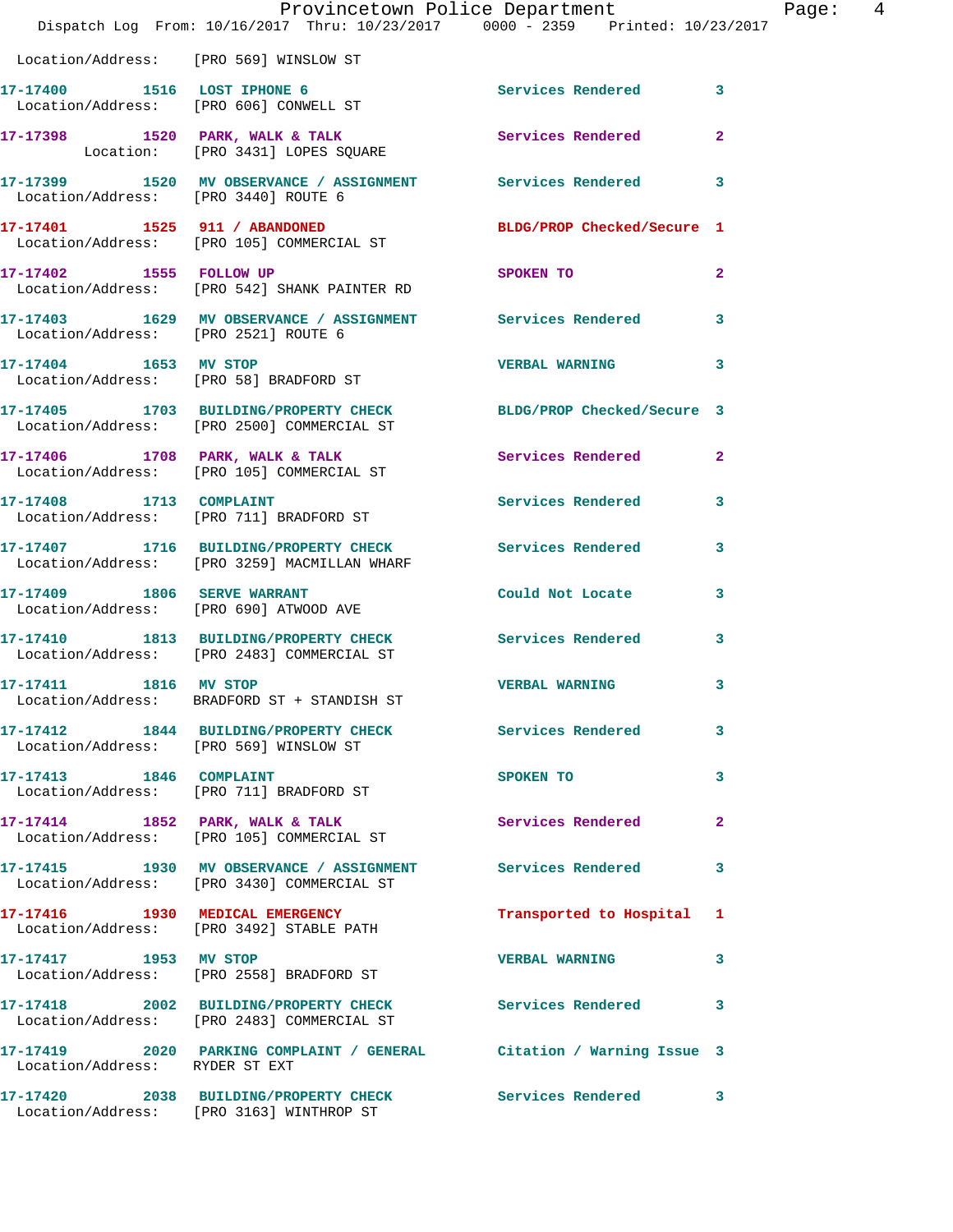|                                                               | Provincetown Police Department<br>Dispatch Log From: 10/16/2017 Thru: 10/23/2017 0000 - 2359 Printed: 10/23/2017 |                            |   |
|---------------------------------------------------------------|------------------------------------------------------------------------------------------------------------------|----------------------------|---|
|                                                               |                                                                                                                  |                            |   |
|                                                               | 17-17421 2107 MV OBSERVANCE / ASSIGNMENT Services Rendered<br>Location/Address: STANDISH ST + BRADFORD ST        |                            | 3 |
|                                                               | 17-17422 2114 BUILDING/PROPERTY CHECK Services Rendered<br>Location/Address: [PRO 2898] JEROME SMITH RD          |                            | 3 |
|                                                               | 17-17423 2119 BUILDING/PROPERTY CHECK Services Rendered<br>Location/Address: [PRO 3259] MACMILLAN WHARF          |                            | 3 |
|                                                               | 17-17424 2123 BUILDING/PROPERTY CHECK Services Rendered<br>Location/Address: [PRO 433] RYDER ST EXT              |                            | 3 |
|                                                               | 17-17425  2147 MV OBSERVANCE / ASSIGNMENT Services Rendered<br>Location/Address: [PRO 3440] ROUTE 6              |                            | 3 |
| 17-17426 2153 MV STOP<br>Location/Address: ROUTE 6 + SNAIL RD |                                                                                                                  | <b>VERBAL WARNING</b>      | 3 |
|                                                               | 17-17427 2212 NOISE COMPLAINT<br>Location/Address: [PRO 2124] COMMERCIAL ST                                      | <b>Services Rendered</b>   | 3 |
|                                                               | 17-17428 2356 BUILDING/PROPERTY CHECK BLDG/PROP Checked/Secure 3<br>Location/Address: [PRO 379] COMMERCIAL ST    |                            |   |
| For Date: $10/18/2017$ - Wednesday                            |                                                                                                                  |                            |   |
|                                                               | 17-17430 0000 MV OBSERVANCE / ASSIGNMENT Services Rendered<br>Location/Address: [PRO 2494] BRADFORD ST           |                            | 3 |
|                                                               | 17-17431 0017 MV OBSERVANCE / ASSIGNMENT<br>Location/Address: JEROME SMITH RD + SHANK PAINTER RD                 | <b>No Action Required</b>  | 3 |
|                                                               | 17-17432 0035 BUILDING/PROPERTY CHECK BLDG/PROP Checked/Secure 3<br>Location/Address: [PRO 1886] BRADFORD ST     |                            |   |
|                                                               | 17-17433 0057 BUILDING/PROPERTY CHECK Services Rendered<br>Location/Address: [PRO 3259] MACMILLAN WHARF          |                            | 3 |
|                                                               | 17-17434 0113 BUILDING/PROPERTY CHECK BLDG/PROP Checked/Secure 3<br>Location/Address: [PRO 1638] COMMERCIAL ST   |                            |   |
|                                                               | 17-17435 0130 BUILDING/PROPERTY CHECK<br>Location/Address: [PRO 182] COMMERCIAL ST                               | BLDG/PROP Checked/Secure 3 |   |
| Location/Address: [PRO 94] BRADFORD ST                        | 17-17436 6205 MV OBSERVANCE / ASSIGNMENT No Action Required                                                      |                            | 3 |
| Location/Address: [PRO 16] BRADFORD ST                        | 17-17437 0218 BUILDING/PROPERTY CHECK                                                                            | BLDG/PROP Checked/Secure 3 |   |
|                                                               | 17-17438 0219 MV OBSERVANCE / ASSIGNMENT Services Rendered<br>Location/Address: BRADFORD ST + CONANT ST          |                            | 3 |
|                                                               | 17-17439 0306 BUILDING/PROPERTY CHECK<br>Location/Address: [PRO 99] COMMERCIAL ST                                | BLDG/PROP Checked/Secure 3 |   |
|                                                               | 17-17440 0315 BUILDING/PROPERTY CHECK<br>Location/Address: [PRO 569] WINSLOW ST                                  | BLDG/PROP Checked/Secure 3 |   |
|                                                               | 17-17441 0400 BUILDING/PROPERTY CHECK BLDG/PROP Checked/Secure 3<br>Location/Address: [PRO 447] JEROME SMITH RD  |                            |   |
|                                                               | 17-17442 0400 MV OBSERVANCE / ASSIGNMENT<br>Location/Address: ROUTE 6 + PROVINCELANDS RD                         | No Action Required         | 3 |
|                                                               | 17-17443 0439 BUILDING/PROPERTY CHECK BLDG/PROP Checked/Secure 3<br>Location/Address: [PRO 488] MAYFLOWER ST     |                            |   |

**17-17445 0545 WELL BEING CHECK Services Rendered 3**  Location/Address: [PRO 3259] MACMILLAN WHARF

Page:  $5$ <br>017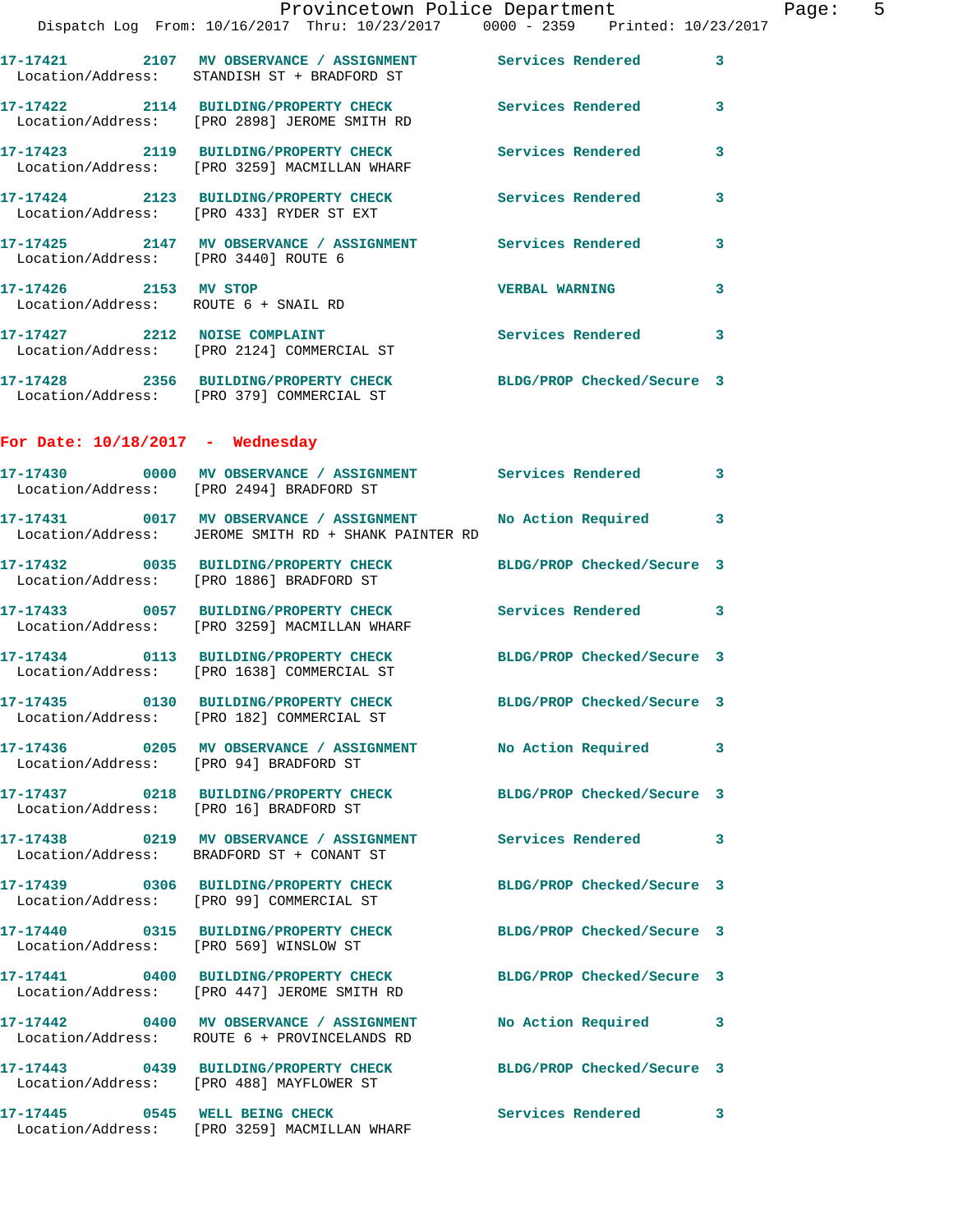|                                                               | 17-17444 0547 BUILDING/PROPERTY CHECK<br>Location/Address: [PRO 530] SHANK PAINTER RD               | BLDG/PROP Checked/Secure 3 |                |
|---------------------------------------------------------------|-----------------------------------------------------------------------------------------------------|----------------------------|----------------|
| Location/Address: [PRO 3287] ROUTE 6                          | 17-17447 0919 BUILDING/PROPERTY CHECK                                                               | BLDG/PROP Checked/Secure 3 |                |
| 17-17448 0926 ALARM - FIRE<br>Location/Address: COMMERCIAL ST |                                                                                                     | <b>SPOKEN TO</b>           | $\mathbf{1}$   |
|                                                               | 17-17449 0937 BUILDING/PROPERTY CHECK<br>Location/Address: [PRO 3317] CEMETERY RD                   | BLDG/PROP Checked/Secure 3 |                |
|                                                               | 17-17450 0937 BUILDING/PROPERTY CHECK<br>Location/Address: [PRO 3318] CEMETERY RD                   | BLDG/PROP Checked/Secure 3 |                |
|                                                               | 17-17451 1018 BUILDING/PROPERTY CHECK<br>Location/Address: [PRO 2494] BRADFORD ST                   | Services Rendered          | 3              |
| Location/Address: SNAIL RD                                    | 17-17452 1023 MV OBSERVANCE / ASSIGNMENT Services Rendered 3                                        |                            |                |
| Location/Address: [PRO 1048] PEARL ST                         | 17-17453 1034 MEDICAL EMERGENCY                                                                     | Transported to Hospital 1  |                |
|                                                               | 17-17455 1110 PARK, WALK & TALK<br>Location/Address: [PRO 537] SHANK PAINTER RD                     | No Action Required         | $\mathbf{2}$   |
|                                                               | 17-17457 1200 BUILDING/PROPERTY CHECK<br>Location/Address: [PRO 4080] RYDER ST EXT                  | BLDG/PROP Checked/Secure 3 |                |
|                                                               | 17-17458 1213 BUILDING/PROPERTY CHECK<br>Location/Address: [PRO 2512] JEROME SMITH RD               | <b>Services Rendered</b>   | 3              |
|                                                               | 17-17459 1224 ANIMAL CALL/LOOSE DOG<br>Location/Address: [PRO 2043] BRADFORD ST                     | <b>GONE ON ARRIVAL</b>     | $\overline{2}$ |
|                                                               | 17-17460 1240 MEDICAL EMERGENCY<br>Location/Address: [PRO 588] SHANK PAINTER RD                     | <b>PATIENT REFUSAL</b>     | 1              |
| 17-17461 1254 FOLLOW UP<br>Refer To Summons: 17-321-AR        | Location/Address: [PRO 542] SHANK PAINTER RD                                                        | Investigated               | $\mathbf{2}$   |
| Location/Address: [PRO 3440] ROUTE 6                          | 17-17462 1304 MV OBSERVANCE / ASSIGNMENT No Action Required 3                                       |                            |                |
| 17-17463 1307 MV COMPLAINT                                    | Location/Address: [PRO 37] BRADFORD ST                                                              | Services Rendered 2        |                |
| 17-17464 1313 SERVE WARRANT                                   | Location/Address: [PRO 37] BRADFORD ST<br>Refer To Arrest: 17-322-AR<br>Refer To Summons: 17-325-AR | Arrest(s) Made             | 3              |
| 17-17465 1435 FOLLOW UP                                       | Location/Address: [PRO 3670] SHANK PAINTER RD<br>Refer To Arrest: 17-322-AR                         | Services Rendered          | $\mathbf{2}$   |
| 17-17467 1528 SERVE PAPERWORK                                 | Location/Address: [PRO 3670] SHANK PAINTER RD                                                       | Could Not Locate           | 3              |
| 17-17468 1543 MV STOP<br>Location/Address: BRADFORD ST        |                                                                                                     | <b>VERBAL WARNING</b>      | 3              |
| 17-17470   1640   PROPERTY DAMAGE                             | Location/Address: [PRO 711] BRADFORD ST                                                             | Investigated               | 3              |
| 17-17471 1659 ANIMAL CALL                                     | Location/Address: [PRO 2206] COMMERCIAL ST                                                          | Referred to Other Agency 2 |                |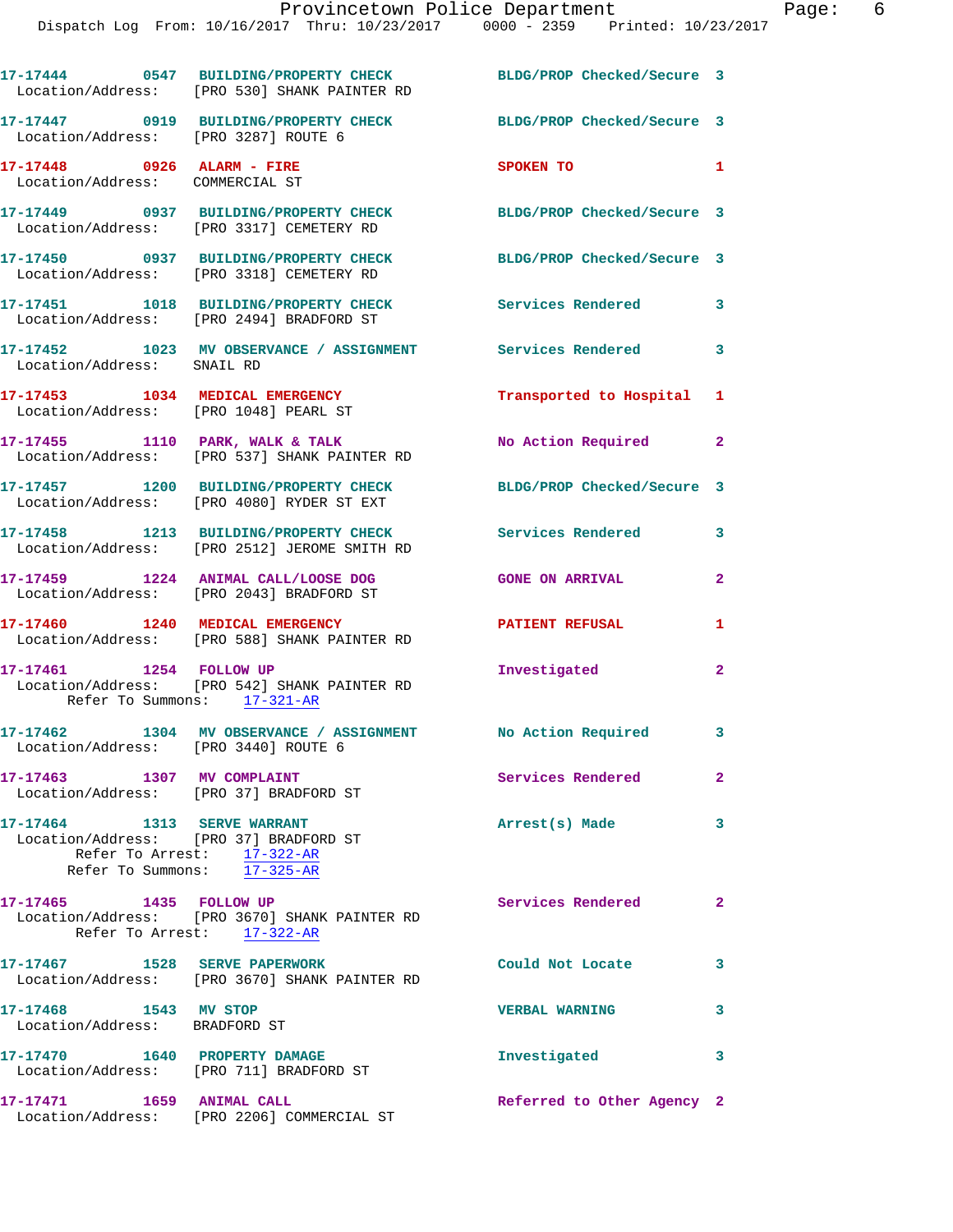|                                                    |                                                                                                           | Provincetown Police Department<br>Dispatch Log From: 10/16/2017 Thru: 10/23/2017 0000 - 2359 Printed: 10/23/2017 | Page: 7        |
|----------------------------------------------------|-----------------------------------------------------------------------------------------------------------|------------------------------------------------------------------------------------------------------------------|----------------|
|                                                    | 17-17472 1707 ASSIST CITIZEN Services Rendered<br>Location/Address: [PRO 542] SHANK PAINTER RD            |                                                                                                                  | $\mathbf{3}$   |
|                                                    | Location/Address: [PRO 60] BRADFORD ST                                                                    | 17-17475 1754 911 / MISDIAL 120 Services Rendered 1                                                              |                |
|                                                    | 17-17474 1755 FOLLOW UP<br>Location/Address: [PRO 711] BRADFORD ST                                        | No Action Required 2                                                                                             |                |
|                                                    | 17-17479 1846 MEDICAL EMERGENCY PATIENT REFUSAL Location/Address: [PRO 437] FREEMAN ST                    |                                                                                                                  | $\mathbf{1}$   |
|                                                    |                                                                                                           | 17-17481 1928 ATTEMPT TO ARREST Could Not Locate 3<br>Location/Address: [PRO 3670] SHANK PAINTER RD              |                |
|                                                    | 17-17482 2036 FIRE, PIT SPOKEN TO<br>Location/Address: [PRO 1665] CONWELL ST                              |                                                                                                                  | 1              |
|                                                    | 17-17483 2044 FOLLOW UP<br>Location/Address: [PRO 542] SHANK PAINTER RD                                   | SPOKEN TO                                                                                                        | $\overline{a}$ |
| 17-17484 2122 MV STOP<br>Location/Address: ROUTE 6 |                                                                                                           | <b>VERBAL WARNING</b>                                                                                            | 3              |
|                                                    | Location/Address: [PRO 1645] HARRY KEMP WAY                                                               | 17-17485 2329 BUILDING/PROPERTY CHECK BLDG/PROP Checked/Secure 3                                                 |                |
|                                                    | Location/Address: [PRO 446] HOWLAND ST                                                                    | 17-17486 2332 BUILDING/PROPERTY CHECK BLDG/PROP Checked/Secure 3                                                 |                |
|                                                    | Location/Address: [PRO 447] JEROME SMITH RD                                                               | 17-17487 2344 BUILDING/PROPERTY CHECK BLDG/PROP Checked/Secure 3                                                 |                |
| For Date: $10/19/2017$ - Thursday                  |                                                                                                           |                                                                                                                  |                |
|                                                    | Location/Address: [PRO 94] BRADFORD ST                                                                    | 17-17488 0018 MV OBSERVANCE / ASSIGNMENT Services Rendered 3                                                     |                |
|                                                    | 17-17489 0028 BUILDING/PROPERTY CHECK Services Rendered<br>Location/Address: [PRO 3259] MACMILLAN WHARF   |                                                                                                                  | $\mathbf{3}$   |
|                                                    | 17-17490 0048 BUILDING/PROPERTY CHECK<br>Location/Address: [PRO 1646] WINSLOW ST                          | BLDG/PROP Checked/Secure 3                                                                                       |                |
|                                                    | 17-17491 0058 BUILDING/PROPERTY CHECK Services Rendered<br>Location/Address: [PRO 433] RYDER ST EXT       |                                                                                                                  | 3              |
| Refer To Arrest: 17-323-AR                         | Location/Address: [PRO 542] SHANK PAINTER RD<br>Refer To Arrest: 17-322-AR                                | 17-17492 0131 TRANSPORT TO B.H.O.C. Transferred Custody 3                                                        |                |
|                                                    | 17-17493 0204 MV OBSERVANCE / ASSIGNMENT No Action Required<br>Location/Address: BRADFORD ST + HOWLAND ST |                                                                                                                  | 3              |
|                                                    | Location/Address: [PRO 554] TREMONT ST                                                                    | 17-17494 0206 BUILDING/PROPERTY CHECK BLDG/PROP Checked/Secure 3                                                 |                |
|                                                    | Location/Address: HIGH POLE HILL + BRADFORD ST                                                            | 17-17495 0209 MV OBSERVANCE / ASSIGNMENT Services Rendered 3                                                     |                |
|                                                    | Location/Address: [PRO 3609] COMMERCIAL ST                                                                | 17-17496 0250 BUILDING/PROPERTY CHECK BLDG/PROP Checked/Secure 3                                                 |                |
| Location/Address: [PRO 94] BRADFORD ST             |                                                                                                           | 17-17497 0252 BUILDING/PROPERTY CHECK BLDG/PROP Checked/Secure 3                                                 |                |
|                                                    | Location/Address: [PRO 1638] COMMERCIAL ST                                                                | 17-17498 0342 BUILDING/PROPERTY CHECK BLDG/PROP Checked/Secure 3                                                 |                |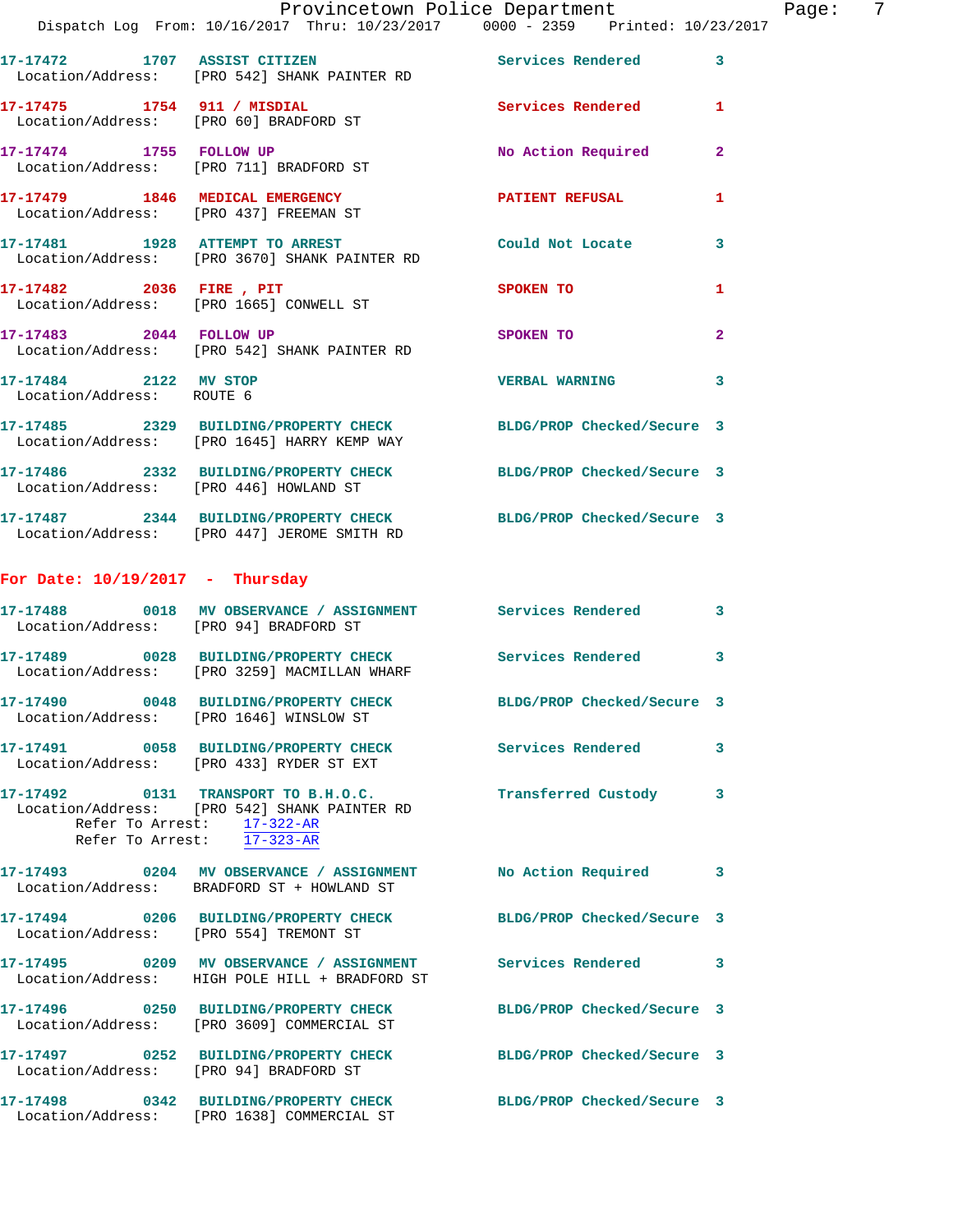|                                                            | Provincetown Police Department<br>Dispatch Log From: 10/16/2017 Thru: 10/23/2017 0000 - 2359 Printed: 10/23/2017 |                            |              |
|------------------------------------------------------------|------------------------------------------------------------------------------------------------------------------|----------------------------|--------------|
| Location/Address: [PRO 1780] JOHNSON ST                    | 17-17499 0436 BUILDING/PROPERTY CHECK BLDG/PROP Checked/Secure 3                                                 |                            |              |
| Location/Address: [PRO 413] CONWELL ST                     | 17-17500 0500 BUILDING/PROPERTY CHECK BLDG/PROP Checked/Secure 3                                                 |                            |              |
|                                                            | 17-17501 0513 MV OBSERVANCE / ASSIGNMENT No Action Required<br>Location/Address: ROUTE 6 + HOWLAND ST            |                            | 3            |
| Location/Address: SNAIL RD + ROUTE 6                       | 17-17502 0553 MV OBSERVANCE / ASSIGNMENT Services Rendered                                                       |                            | 3            |
| Location/Address: [PRO 521] ROUTE 6                        | 17-17503 0628 BUILDING/PROPERTY CHECK Services Rendered                                                          |                            | 3            |
|                                                            | 17-17504 0729 BUILDING/PROPERTY CHECK Services Rendered<br>Location/Address: [PRO 3259] MACMILLAN WHARF          |                            | 3            |
|                                                            | 17-17505 0802 ANIMAL CALL/PET PANTRY Services Rendered<br>Location/Address: [PRO 3296] SHANK PAINTER RD          |                            | $\mathbf{2}$ |
| Location/Address: [PRO 3287] ROUTE 6                       | 17-17507 0832 BUILDING/PROPERTY CHECK BLDG/PROP Checked/Secure 3                                                 |                            |              |
| Location/Address: ROUTE 6 + SNAIL RD                       | 17-17508 0837 MV OBSERVANCE / ASSIGNMENT Services Rendered                                                       |                            | 3            |
|                                                            | 17-17509 0844 ALARM - GENERAL<br>Location/Address: [PRO 3207] COMMERCIAL ST                                      | <b>False Alarm</b>         | 1            |
| Location/Address: [PRO 711] BRADFORD ST                    | 17-17510 0929 PROPERTY DAMAGE                                                                                    | SPOKEN TO                  | 3            |
| 17-17511 0949 COMPLAINT<br>Location/Address: SANDY HILL LN |                                                                                                                  | <b>Services Rendered</b>   | 3            |
|                                                            | 17-17512 0959 MEDICAL EMERGENCY/FALL <b>FATIENT REFUSAL</b><br>Location/Address: [PRO 1449] ATKINS MAYO RD       |                            | 1            |
|                                                            | 17-17513 1002 BUILDING/PROPERTY CHECK BLDG/PROP Checked/Secure 3<br>Location/Address: [PRO 3317] CEMETERY RD     |                            |              |
|                                                            | 17-17514 1003 BUILDING/PROPERTY CHECK<br>Location/Address: [PRO 3318] CEMETERY RD                                | BLDG/PROP Checked/Secure 3 |              |
|                                                            | 17-17515 1027 BUILDING/PROPERTY CHECK BLDG/PROP Checked/Secure 3<br>Location/Address: [PRO 2500] COMMERCIAL ST   |                            |              |
| 17-17516 1112 SERVE WARRANT                                | Location/Address: [PRO 1119] WAREHAM ST<br>Refer To Arrest: 17-315-AR                                            | Arrest(s) Made             | 3            |
| 17-17517 1126 ANIMAL CALL                                  | Location/Address: [PRO 2645] SHANK PAINTER RD                                                                    | Services Rendered          | $\mathbf{2}$ |
|                                                            | 17-17518 1128 BUILDING/PROPERTY CHECK<br>Location/Address: [PRO 4080] RYDER ST EXT                               | BLDG/PROP Checked/Secure 3 |              |
| 17-17521 1351 FOLLOW UP                                    | Location/Address: [PRO 2543] MACMILLAN WHARF<br>Refer To Arrest: 17-315-AR                                       | <b>FOLLOW UP</b>           | $\mathbf{2}$ |
|                                                            | 17-17525 1604 PARK, WALK & TALK<br>Location/Address: [PRO 105] COMMERCIAL ST                                     | Services Rendered          | $\mathbf{2}$ |
|                                                            | 17-17526 1620 BUILDING/PROPERTY CHECK Services Rendered<br>Location/Address: [PRO 3430] COMMERCIAL ST            |                            | 3            |
|                                                            |                                                                                                                  |                            | 3            |

Location/Address: STANDISH ST + BRADFORD ST

Page: 8<br>017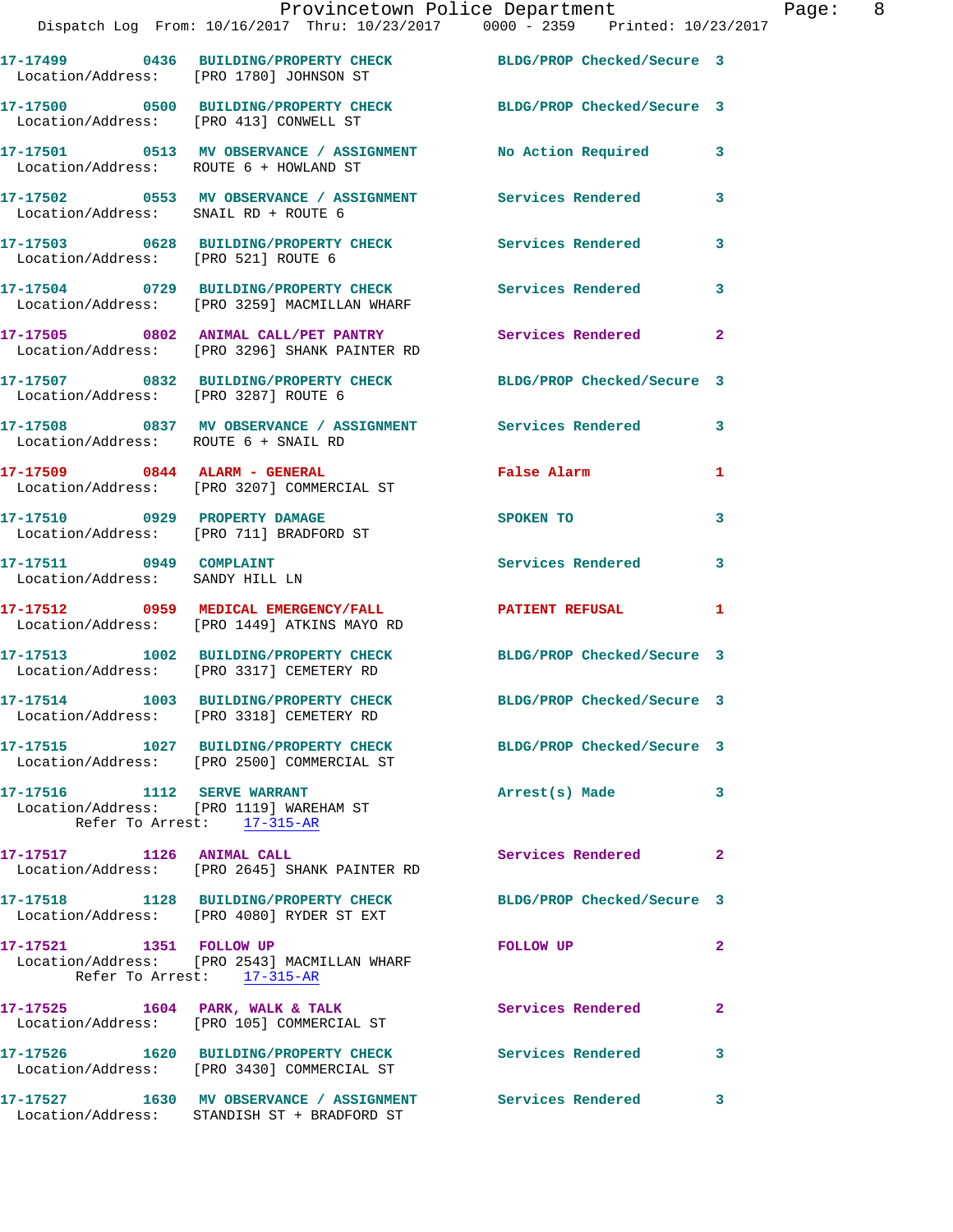|                                                                     | Provincetown Police Department<br>Dispatch Log From: 10/16/2017 Thru: 10/23/2017 0000 - 2359 Printed: 10/23/2017  |                            |                |
|---------------------------------------------------------------------|-------------------------------------------------------------------------------------------------------------------|----------------------------|----------------|
|                                                                     | 17-17528 1701 BUILDING/PROPERTY CHECK Services Rendered<br>Location/Address: [PRO 2483] COMMERCIAL ST             |                            | 3              |
| 17-17529 1712 HAZARDS                                               | Location/Address: [PRO 1882] SHANK PAINTER RD                                                                     | SPOKEN TO                  | $\overline{2}$ |
|                                                                     | 17-17530 1713 ALARM - GENERAL<br>Location/Address: [PRO 285] COMMERCIAL ST                                        | False Alarm                | 1              |
| 17-17531 1723 FOLLOW UP                                             | Location/Address: [PRO 606] CONWELL ST                                                                            | SPOKEN TO                  | $\mathbf{2}$   |
|                                                                     | 17-17532 1755 BUILDING/PROPERTY CHECK BLDG/PROP Checked/Secure 3<br>Location/Address: [PRO 519] RACE POINT RD     |                            |                |
|                                                                     | 17-17533 1850 LOST SILVER NECKLACE<br>Location/Address: [PRO 2448] OFF CEMETERY RD                                | Services Rendered          | 3              |
| 17-17534 1856 MV STOP<br>Location/Address: [PRO 2518] ROUTE 6       |                                                                                                                   | <b>VERBAL WARNING</b>      | 3              |
| 17-17536 1905 MV STOP                                               | Location/Address: [PRO 3430] COMMERCIAL ST                                                                        | Citation / Warning Issue 3 |                |
| Location/Address: [PRO 4048] ROUTE 6                                | 17-17535 1909 MV OBSERVANCE / ASSIGNMENT Services Rendered                                                        |                            | 3              |
| 17-17537 1920 MV STOP<br>Location/Address: [PRO 57] BRADFORD ST     |                                                                                                                   | <b>VERBAL WARNING</b>      | 3              |
| 17-17538 1941 MV COMPLAINT<br>Location/Address: [PRO 2479] ROUTE 6  |                                                                                                                   | Services Rendered          | $\mathbf{2}$   |
| 17-17540 2011 SERVE WARRANT                                         | Location/Address: [PRO 3670] SHANK PAINTER RD                                                                     | Could Not Locate           | 3              |
|                                                                     | 17-17541 2017 BUILDING/PROPERTY CHECK BLDG/PROP Checked/Secure 3<br>Location/Address: [PRO 3670] SHANK PAINTER RD |                            |                |
| 17-17542 2025 SERVE WARRANT<br>Location/Address: [PRO 2519] ROUTE 6 |                                                                                                                   | Could Not Locate           | 3              |
| 17-17543 2132 PARK, WALK & TALK                                     | Location/Address: [PRO 105] COMMERCIAL ST                                                                         | Services Rendered          | $\mathbf{2}$   |
| 17-17544 2150 FOLLOW UP<br>Location/Address: [PRO 711] BRADFORD ST  |                                                                                                                   | SPOKEN TO                  | $\mathbf{2}$   |
| For Date: $10/20/2017$ - Friday                                     |                                                                                                                   |                            |                |
| 17-17545 0002 MV STOP                                               | Location/Address: CENTER ST + COMMERCIAL ST                                                                       | <b>VERBAL WARNING</b>      | 3              |
|                                                                     | 17-17546 0012 BUILDING/PROPERTY CHECK<br>Location/Address: [PRO 545] SHANK PAINTER RD                             | BLDG/PROP Checked/Secure 3 |                |
| 17-17548 0013 PARK, WALK & TALK                                     | Location/Address: [PRO 539] SHANK PAINTER RD                                                                      | Services Rendered          | $\mathbf{2}$   |

**17-17547 0014 SERVE WARRANT Could Not Locate 3**  Location/Address: [PRO 1760] PRISCILLA ALDEN RD

**17-17549 0028 BUILDING/PROPERTY CHECK Services Rendered 3**  Location/Address: [PRO 3259] MACMILLAN WHARF

**17-17550 0029 SERVE WARRANT Could Not Locate 3**  Location/Address: [PRO 3033] COMMERCIAL ST

**17-17551 0045 SERVE WARRANT Could Not Locate 3**  Location/Address: [PRO 4082] GOSNOLD ST

Page: 9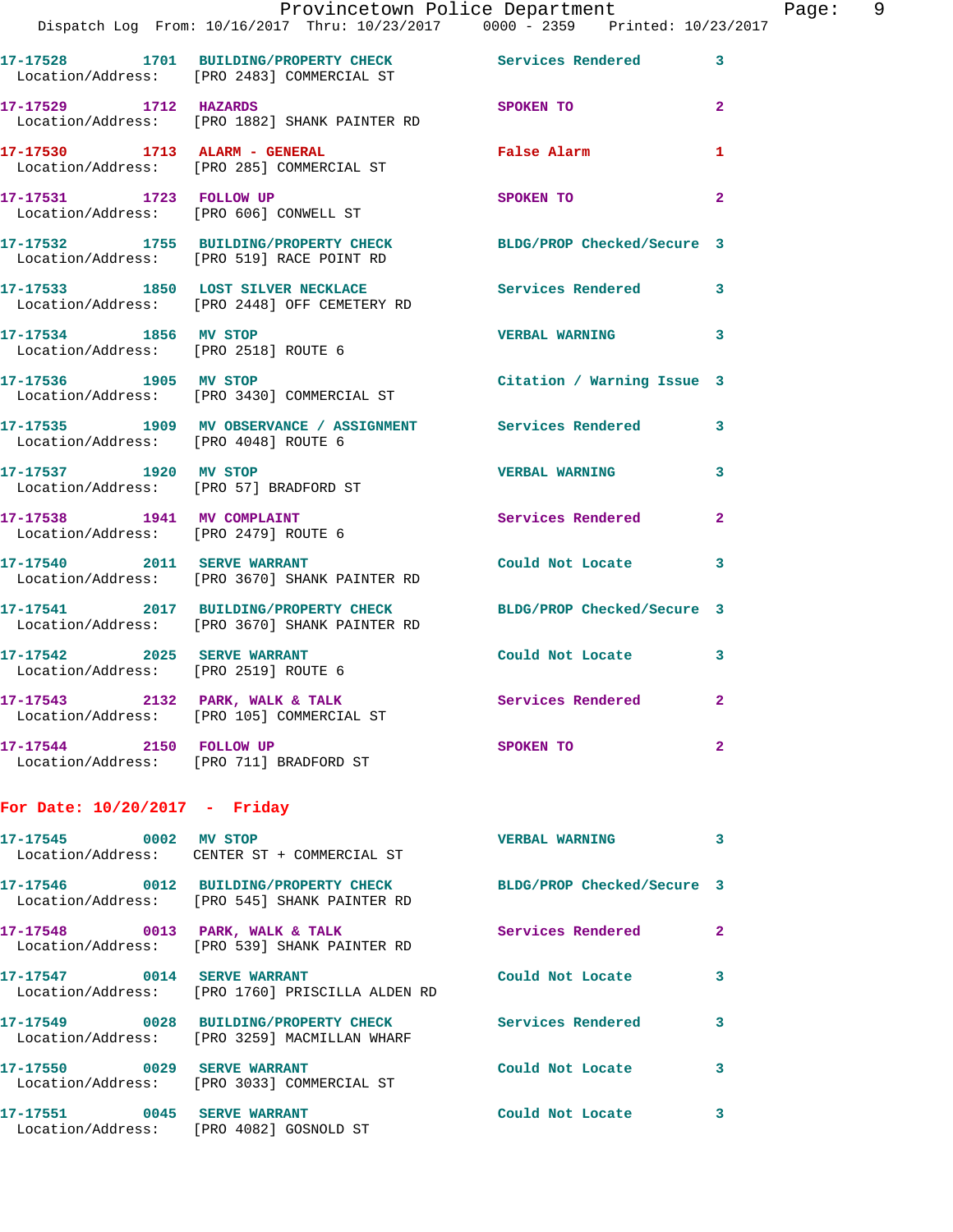|                                                          | 17-17552 0053 MV OBSERVANCE / ASSIGNMENT Services Rendered<br>Location/Address: BRADFORD ST + RYDER ST                              |                            | 3              |
|----------------------------------------------------------|-------------------------------------------------------------------------------------------------------------------------------------|----------------------------|----------------|
|                                                          | 17-17553 0058 MV OBSERVANCE / ASSIGNMENT Services Rendered<br>Location/Address: ROUTE 6 + SNAIL RD                                  |                            | 3              |
| 17-17554 0112 MV STOP                                    | Location/Address: [PRO 208] COMMERCIAL ST                                                                                           | <b>VERBAL WARNING</b>      | 3              |
| 17-17555 0115 MV STOP<br>Location/Address: ROUTE 6       |                                                                                                                                     | Citation / Warning Issue 3 |                |
|                                                          | 17-17556 0129 MV OBSERVANCE / ASSIGNMENT Services Rendered<br>Location/Address: [PRO 3912] SHANK PAINTER RD                         |                            | 3              |
|                                                          | 17-17557 0145 BUILDING/PROPERTY CHECK<br>Location/Address: [PRO 1638] COMMERCIAL ST                                                 | BLDG/PROP Checked/Secure 3 |                |
|                                                          | 17-17558 0200 MV OBSERVANCE / ASSIGNMENT Services Rendered 3<br>Location/Address: BRADFORD ST + HIGH POLE HILL                      |                            |                |
|                                                          | 17-17559 0212 BUILDING/PROPERTY CHECK BLDG/PROP Checked/Secure 3<br>Location/Address: [PRO 1952] COMMERCIAL ST                      |                            |                |
| 17-17560 0213 MV STOP                                    | Location/Address: [PRO 78] BRADFORD ST                                                                                              | <b>VERBAL WARNING</b>      | 3              |
|                                                          | 17-17561 0227 MV OBSERVANCE / ASSIGNMENT No Action Required<br>Location/Address: BRADFORD ST + HOWLAND ST                           |                            | 3              |
|                                                          | 17-17562 0243 BUILDING/PROPERTY CHECK BLDG/PROP Checked/Secure 3<br>Location/Address: [PRO 16] BRADFORD ST                          |                            |                |
|                                                          | 17-17563 0509 MV OBSERVANCE / ASSIGNMENT<br>Location/Address: JEROME SMITH RD + SHANK PAINTER RD                                    | No Action Required         | 3              |
|                                                          | 17-17564 0514 BUILDING/PROPERTY CHECK<br>Location/Address: [PRO 2898] JEROME SMITH RD                                               | BLDG/PROP Checked/Secure 3 |                |
| 17-17565 0525 SERVE WARRANT                              | Location/Address: [PRO 3670] SHANK PAINTER RD                                                                                       | Could Not Locate           | 3              |
| 17-17566 0539 SERVE WARRANT<br>Location/Address: ROUTE 6 | Refer To Arrest: 17-327-AR                                                                                                          | Arrest(s) Made             | 3              |
|                                                          | 17-17567 0610 FLIGHT COVERAGE<br>Location/Address: [PRO 516] RACE POINT RD                                                          | Services Rendered 2        |                |
|                                                          | 17-17569 0821 ESCORT / TRANSPORT Transferred Custody 3<br>Location: [PRO 3705] ORLEANS DISTRICT COURT<br>Refer To Arrest: 17-327-AR |                            |                |
|                                                          | 17-17570 0847 MEDICAL EMERGENCY/LIFT ASSIST Transported to Hospital 1 Location/Address: [PRO 1158] WINSLOW ST                       |                            |                |
|                                                          | 17-17573 0935 MEDICAL EMERGENCY<br>Location/Address: [PRO 1346] COMMERCIAL ST                                                       | <b>False Alarm</b>         | $\mathbf{1}$   |
| Location/Address: CONWELL ST                             | 17-17575 1004 ANIMAL CALL/LOOSE DOGS GONE ON ARRIVAL                                                                                |                            | $\overline{2}$ |
|                                                          | 17-17578 1121 SERVE COURT PAPERWORK<br>Location/Address: [PRO 3217] OFF CONWELL ST                                                  | Could Not Locate           | 3              |
|                                                          | 17-17579 1123 MV COLLISION/MINOR<br>Location/Address: [PRO 357] COMMERCIAL ST                                                       | Services Rendered 1        |                |
|                                                          | 17-17581 1249 ANIMAL CALL/LOOSE DOG<br>Location/Address: [PRO 606] CONWELL ST                                                       | No Action Required 2       |                |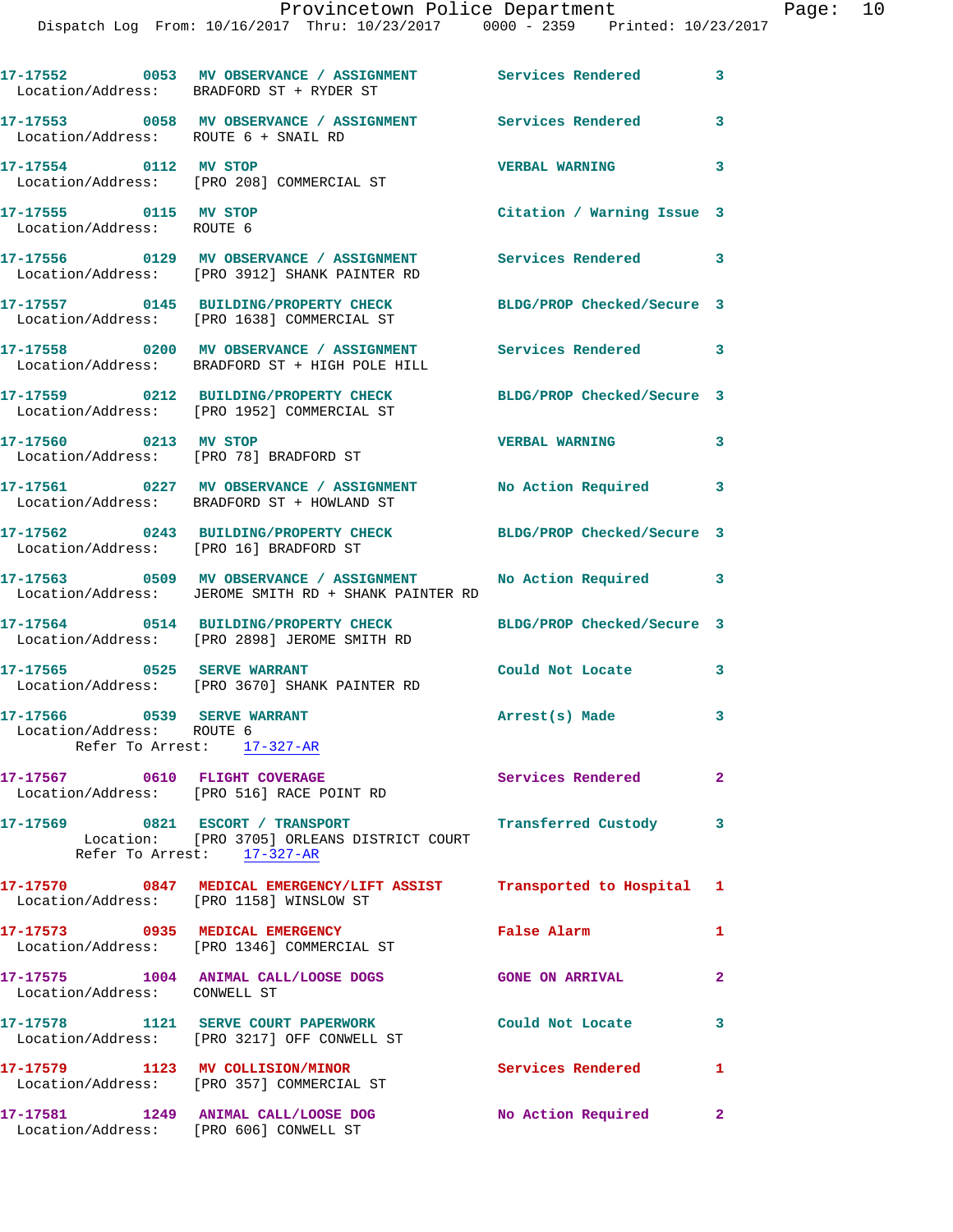|                                                                 | 17-17583 1306 ESCORT / TRANSPORT 17 Transferred Custody 3<br>Location: [PRO 3705] ORLEANS DISTRICT COURT<br>Refer To Arrest: 17-327-AR |                            |                            |
|-----------------------------------------------------------------|----------------------------------------------------------------------------------------------------------------------------------------|----------------------------|----------------------------|
|                                                                 | 17-17584 1343 ALARM - GENERAL<br>Location/Address: [PRO 1106] BAYBERRY AVE                                                             | <b>False Alarm</b>         | 1                          |
| 17-17585 1415 ANIMAL CALL                                       | Location/Address: [PRO 320] COMMERCIAL ST                                                                                              | <b>GONE ON ARRIVAL</b>     | $\mathbf{2}$               |
| 17-17586 1429 COMPLAINT                                         | Location/Address: [PRO 3670] SHANK PAINTER RD                                                                                          | Services Rendered          | $\mathbf{3}$               |
| Location/Address: [PRO 521] ROUTE 6                             | 17-17608 1500 BUILDING/PROPERTY CHECK                                                                                                  | Services Rendered 3        |                            |
|                                                                 | 17-17589 1521 BUILDING/PROPERTY CHECK<br>Location/Address: [PRO 3033] COMMERCIAL ST                                                    | BLDG/PROP Checked/Secure 3 |                            |
|                                                                 | 17-17590 1529 BUILDING/PROPERTY CHECK<br>Location/Address: [PRO 3259] MACMILLAN WHARF                                                  | Services Rendered          | $\mathbf{3}$               |
| 17-17591 1541 ASSIST CITIZEN<br>Location/Address: COMMERCIAL ST |                                                                                                                                        | SPOKEN TO                  | 3                          |
| Location/Address: [PRO 2521] ROUTE 6                            | 17-17592 1548 MV OBSERVANCE / ASSIGNMENT Services Rendered                                                                             |                            | $\overline{\phantom{a}}$ 3 |
| Location/Address: SNAIL RD                                      | 17-17593 1553 SUSPICIOUS ACTIVITY                                                                                                      | Services Rendered          | $\mathbf{2}$               |
|                                                                 | 17-17594 1608 BUILDING/PROPERTY CHECK<br>Location/Address: [PRO 519] RACE POINT RD                                                     | BLDG/PROP Checked/Secure 3 |                            |
|                                                                 | 17-17595 1615 PARK, WALK & TALK<br>Location/Address: [PRO 105] COMMERCIAL ST                                                           | Services Rendered          | $\mathbf{2}$               |
| 17-17596 1627 ALARM - FIRE                                      | Location/Address: [PRO 1707] BRADFORD ST                                                                                               | Services Rendered          | 1                          |
|                                                                 | 17-17598 1754 MEDICAL EMERGENCY/EYE<br>Location/Address: [PRO 3331] COMMERCIAL ST                                                      | <b>PATIENT REFUSAL</b>     | 1                          |
| 17-17599 1823 FOLLOW UP                                         | Location/Address: [PRO 3331] COMMERCIAL ST                                                                                             | Services Rendered          | $\overline{2}$             |
|                                                                 | $17-17600$ 1934 ANIMAL CALL/DOG IN M/V<br>Location/Address: [PRO 2481] TREMONT ST                                                      | Services Rendered          | $\mathbf{2}$               |
| Location/Address: [PRO 3222] ALDEN ST                           | 17-17601 1953 MEDICAL EMERGENCY/FEVER                                                                                                  | Transported to Hospital 1  |                            |
| Location/Address: [PRO 1495] ALDEN ST                           | 17-17602 2008 ANIMAL CALL/DOG BARKING                                                                                                  | <b>Services Rendered</b>   | $\mathbf{2}$               |
|                                                                 | 17-17603 2049 BUILDING/PROPERTY CHECK<br>Location/Address: [PRO 75] CAPTAIN BERTIES WAY                                                | <b>Services Rendered</b>   | $\mathbf{3}$               |
|                                                                 | 17-17604 2051 BUILDING/PROPERTY CHECK<br>Location/Address: [PRO 2898] JEROME SMITH RD                                                  | <b>Services Rendered</b>   | 3                          |
| Location/Address: [PRO 2521] ROUTE 6                            | 17-17606 2111 MV OBSERVANCE / ASSIGNMENT Services Rendered 3                                                                           |                            |                            |
| 17-17607 2119 FOLLOW UP                                         | Location/Address: [PRO 3331] COMMERCIAL ST                                                                                             | SPOKEN TO                  | $\mathbf{2}$               |
| 17-17609 2218 ALARM - GENERAL                                   | Location/Address: [PRO 3165] RACE POINT RD                                                                                             | False Alarm Weather (No 1  |                            |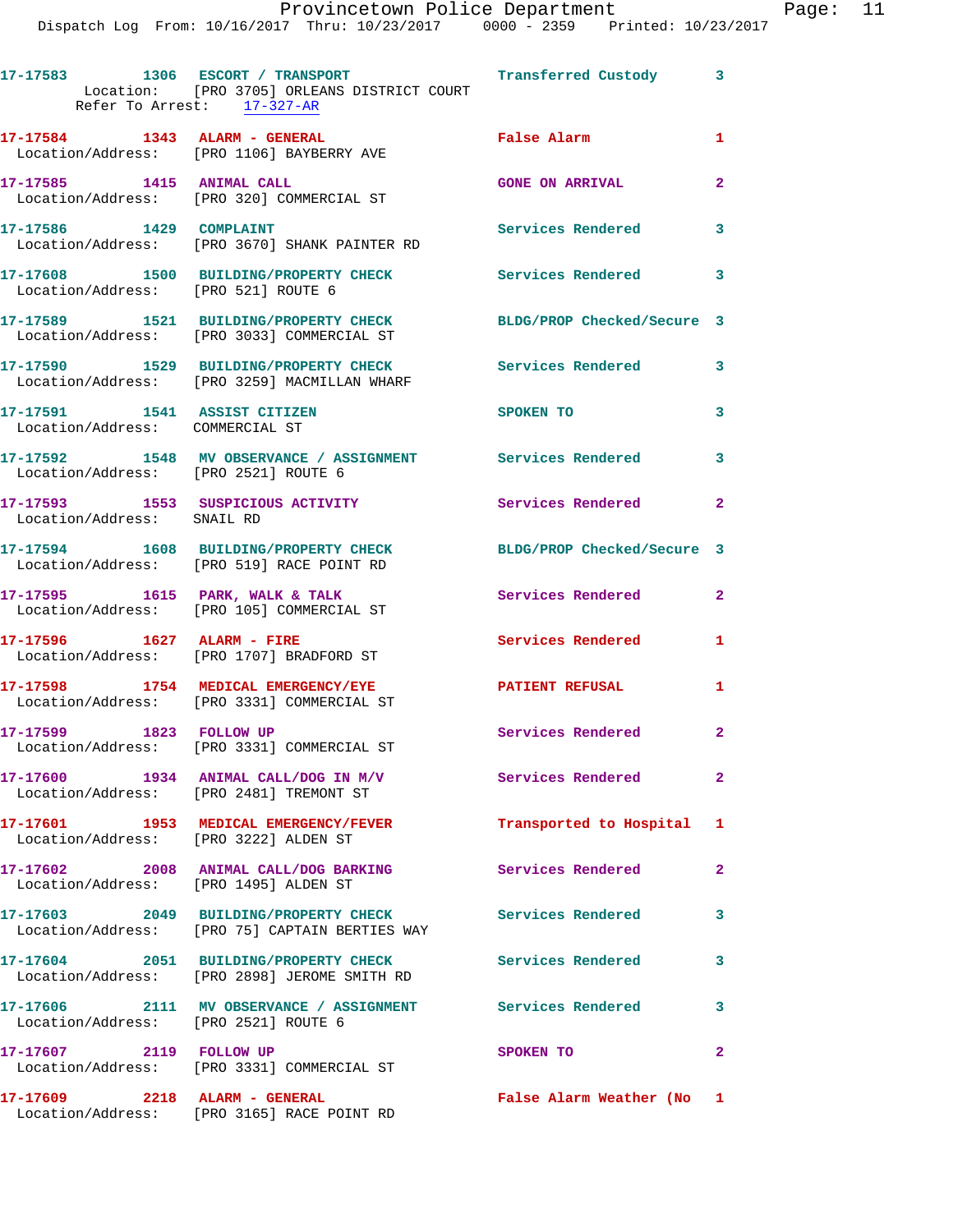|                                        | Dispatch Log From: 10/16/2017 Thru: 10/23/2017 0000 - 2359 Printed: 10/23/2017                                 | Provincetown Police Department |                         | Page: 12 |  |
|----------------------------------------|----------------------------------------------------------------------------------------------------------------|--------------------------------|-------------------------|----------|--|
|                                        | 17-17610 2224 MEDICAL EMERGENCY/SPRAIN Transported to Hospital 1<br>Location/Address: [PRO 208] COMMERCIAL ST  |                                |                         |          |  |
|                                        | 17-17611 2250 BIKE ACCIDENT/TRANSPORT<br>Location/Address: HOWLAND ST + COMMERCIAL ST                          | Transported to Hospital 1      |                         |          |  |
|                                        |                                                                                                                | Transported to Hospital 1      |                         |          |  |
|                                        |                                                                                                                |                                | 3                       |          |  |
|                                        |                                                                                                                | Services Rendered 2            |                         |          |  |
|                                        | 17-17616 2356 MV OBSERVANCE / ASSIGNMENT Services Rendered<br>Location/Address: BRADFORD ST + HOWLAND ST       |                                | 3                       |          |  |
| For Date: $10/21/2017$ - Saturday      |                                                                                                                |                                |                         |          |  |
|                                        | 17-17618 0009 LOOSE DOG<br>Location/Address: BRADFORD ST + COOK ST                                             | Could Not Locate               | $\overline{\mathbf{2}}$ |          |  |
|                                        | 17-17619 0013 MV STOP<br>Location/Address: HOWLAND ST + HARRY KEMP WAY                                         | <b>VERBAL WARNING</b>          | 3                       |          |  |
|                                        | 17-17620 0019 BAR CHECK<br>Location/Address: [PRO 399] COMMERCIAL ST                                           | <b>Services Rendered</b>       | $\overline{2}$          |          |  |
|                                        | 17-17621 0026 BAR CHECK<br>Location/Address: [PRO 3443] COMMERCIAL ST                                          | Services Rendered              | $\overline{2}$          |          |  |
|                                        | 17-17622 0034 BUILDING/PROPERTY CHECK Services Rendered<br>Location/Address: [PRO 3259] MACMILLAN WHARF        |                                | 3                       |          |  |
|                                        | 17-17623 0103 MV OBSERVANCE / ASSIGNMENT Services Rendered<br>Location/Address: BRADFORD ST + RYDER ST         |                                | $\mathbf{3}$            |          |  |
|                                        | 17-17624 0108 MV OBSERVANCE / ASSIGNMENT Services Rendered<br>Location/Address: [PRO 530] SHANK PAINTER RD     |                                | 3                       |          |  |
|                                        | 17-17625 0126 MV STOP<br>Location/Address: BRADFORD ST + CONWELL ST                                            | <b>VERBAL WARNING</b>          |                         |          |  |
| 17-17627 0159 ARGUMENT                 | Location/Address: BRADFORD ST + CARVER ST                                                                      | FOLLOW UP                      | $\mathbf{1}$            |          |  |
| 17-17628 0235 FOLLOW UP                | Location/Address: [PRO 1867] SHANK PAINTER RD                                                                  | Services Rendered              | $\mathbf{2}$            |          |  |
| Location/Address: [PRO 521] ROUTE 6    | 17-17629 0243 BUILDING/PROPERTY CHECK BLDG/PROP Checked/Secure 3                                               |                                |                         |          |  |
| Location/Address: [PRO 16] BRADFORD ST | 17-17630 0522 BUILDING/PROPERTY CHECK BLDG/PROP Checked/Secure 3                                               |                                |                         |          |  |
| Location/Address: ROUTE 6              | 17-17631 0545 MV OBSERVANCE / ASSIGNMENT Services Rendered                                                     |                                | 3                       |          |  |
|                                        | 17-17632 0606 BUILDING/PROPERTY CHECK<br>Location/Address: [PRO 447] JEROME SMITH RD                           | BLDG/PROP Checked/Secure 3     |                         |          |  |
|                                        | 17-17633 0613 BUILDING/PROPERTY CHECK BLDG/PROP Checked/Secure 3<br>Location/Address: [PRO 1638] COMMERCIAL ST |                                |                         |          |  |
| 17-17634 0726 HAZARDS                  | Location/Address: [PRO 350] COMMERCIAL ST                                                                      | Services Rendered              | $\mathbf{2}$            |          |  |
|                                        | 17-17635 0747 PARK, WALK & TALK 3 Services Rendered<br>Location/Address: [PRO 2251] COMMERCIAL ST              |                                | 2                       |          |  |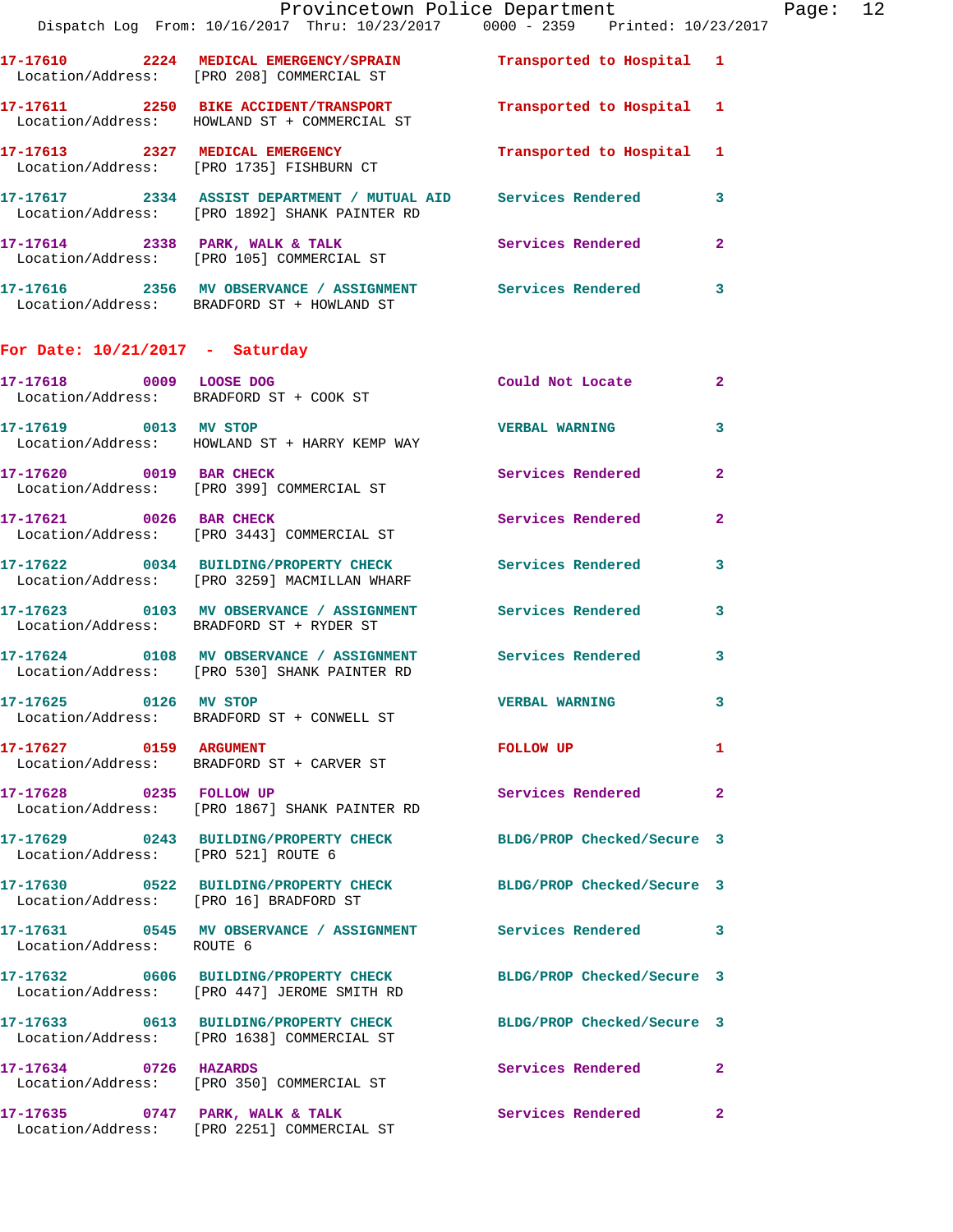|                                                     | $17-17636$ 0822 PARK, WALK & TALK<br>Location: [PRO 3431] LOPES SQUARE                                             | No Action Required 2       |                         |
|-----------------------------------------------------|--------------------------------------------------------------------------------------------------------------------|----------------------------|-------------------------|
|                                                     | 17-17637 0855 BUILDING/PROPERTY CHECK<br>Location/Address: [PRO 3430] COMMERCIAL ST                                | Services Rendered 3        |                         |
|                                                     | 17-17638 0901 BUILDING/PROPERTY CHECK Services Rendered 3<br>Location/Address: [PRO 3259] MACMILLAN WHARF          |                            |                         |
| Location/Address: [PRO 3287] ROUTE 6                | 17-17639 0907 BUILDING/PROPERTY CHECK BLDG/PROP Checked/Secure 3                                                   |                            |                         |
| Location/Address: [PRO 4048] ROUTE 6                | 17-17640 0935 MV OBSERVANCE / ASSIGNMENT Services Rendered 3                                                       |                            |                         |
|                                                     | 17-17642     0959   MV OBSERVANCE / ASSIGNMENT       No Action Required<br>Location/Address:    [PRO 2521] ROUTE 6 |                            | 3                       |
| 17-17643 0959 MV STOP<br>Location/Address: SNAIL RD |                                                                                                                    | <b>VERBAL WARNING</b>      | 3                       |
|                                                     | 17-17646 1050 PARK, WALK & TALK<br>Location/Address: [PRO 2139] COMMERCIAL ST                                      | <b>No Action Required</b>  | $\overline{2}$          |
|                                                     | 17-17647 1058 BUILDING/PROPERTY CHECK<br>Location/Address: [PRO 2977] COMMERCIAL ST                                | Services Rendered          | 3                       |
|                                                     | 17-17648 1059 BUILDING/PROPERTY CHECK Services Rendered 3<br>Location/Address: [PRO 2977] COMMERCIAL ST            |                            |                         |
|                                                     | 17-17649 1125 PARKING COMPLAINT / GENERAL Services Rendered<br>Location/Address: [PRO 1651] DAGGETT LN             |                            | 3                       |
| Location/Address: RYDER ST                          | 17-17651 1136 PARK, WALK & TALK                                                                                    | No Action Required         | $\overline{2}$          |
|                                                     | 17-17650 1137 PARK, WALK & TALK<br>Location: [PRO 3431] LOPES SQUARE                                               | Services Rendered          | $\mathbf{2}$            |
|                                                     | 17-17652 1142 STREET PERFORMER COMPLAINT<br>Location/Address: [PRO 230] COMMERCIAL ST                              | SPOKEN TO                  | $\overline{\mathbf{3}}$ |
|                                                     | 17-17653 1204 BUILDING/PROPERTY CHECK<br>Location/Address: [PRO 2499] RACE POINT RD                                | Services Rendered 3        |                         |
|                                                     | 17-17654 1217 BUILDING/PROPERTY CHECK<br>Location/Address: [PRO 3033] COMMERCIAL ST                                | BLDG/PROP Checked/Secure 3 |                         |
|                                                     | 17-17655 1343 MV OBSERVANCE / ASSIGNMENT Services Rendered<br>Location/Address: [PRO 105] COMMERCIAL ST            |                            | 3                       |
| 17-17656 1418 PARK, WALK & TALK                     | Location/Address: [PRO 1892] SHANK PAINTER RD                                                                      | <b>Services Rendered</b>   | $\overline{2}$          |
|                                                     | 17-17657 1517 PARK, WALK & TALK<br>Location/Address: [PRO 105] COMMERCIAL ST                                       | Services Rendered          | $\mathbf{2}$            |
| Location/Address: COMMERCIAL ST                     | 17-17658 1523 SERVE NO TRESPASS ORDER                                                                              | Could Not Locate           | $\mathbf{2}$            |
|                                                     | 17-17659 1527 MEDICAL EMERGENCY/STROKE<br>Location/Address: [PRO 2207] SHANK PAINTER RD                            | Transported to Hospital 1  |                         |
| 17-17660 1531 MV COLLISION/MINOR                    | Location/Address: [PRO 539] SHANK PAINTER RD                                                                       | Services Rendered          | $\mathbf{1}$            |
|                                                     | 17-17662 1555 BUILDING/PROPERTY CHECK<br>Location/Address: [PRO 182] COMMERCIAL ST                                 | BLDG/PROP Checked/Secure 3 |                         |
| 17-17665                                            | 1659 MV COMPLAINT                                                                                                  | Services Rendered          | $\mathbf{2}$            |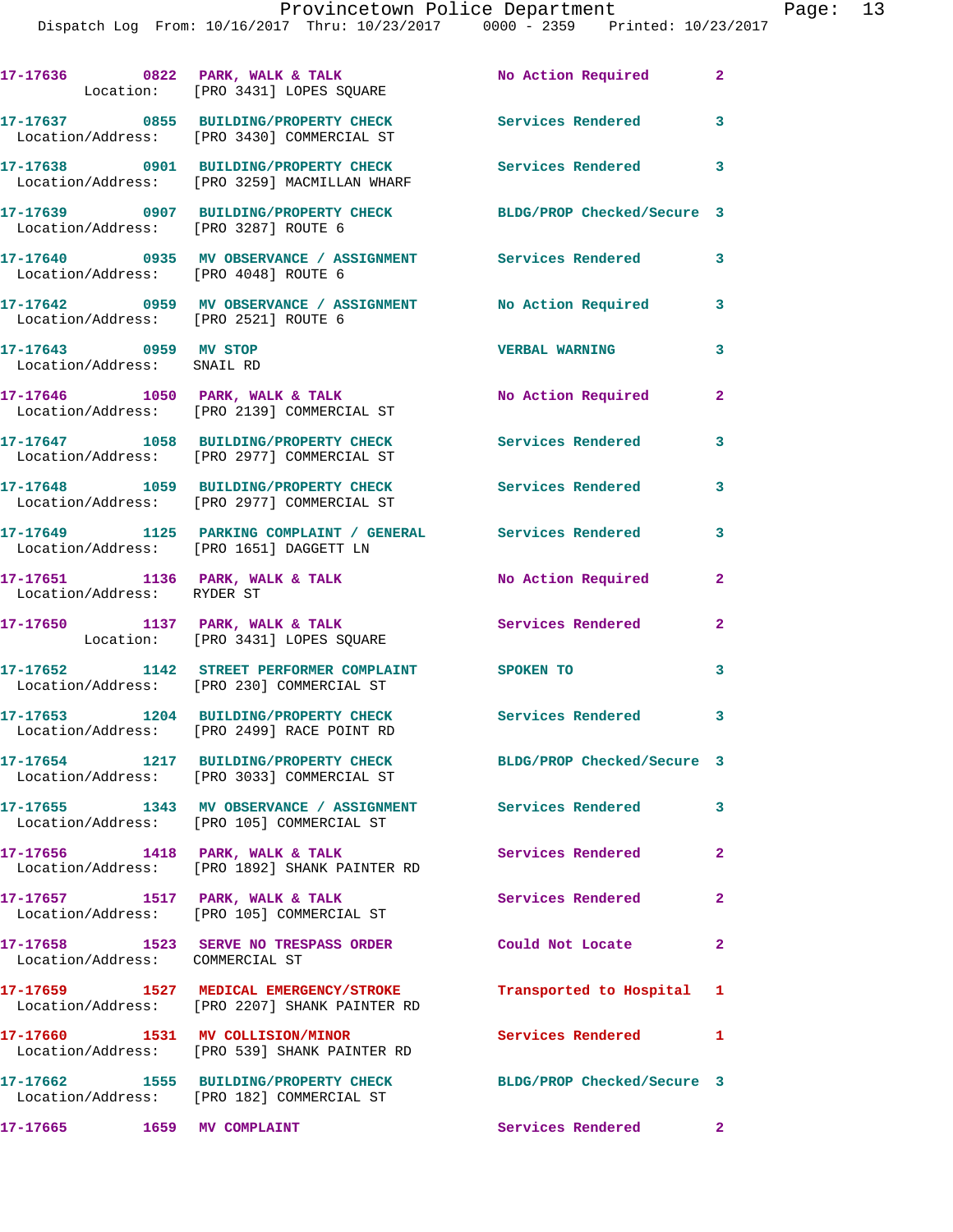|                                                                          | Provincetown Police Department<br>Dispatch Log From: 10/16/2017 Thru: 10/23/2017 0000 - 2359 Printed: 10/23/2017 |                            |                |
|--------------------------------------------------------------------------|------------------------------------------------------------------------------------------------------------------|----------------------------|----------------|
|                                                                          |                                                                                                                  |                            |                |
| 17-17666 1712 COMPLAINT                                                  | Location/Address: [PRO 1840] COMMERCIAL ST                                                                       | Services Rendered          | 3              |
| 17-17667 1737 FOLLOW UP                                                  | Location/Address: [PRO 542] SHANK PAINTER RD                                                                     | SPOKEN TO                  | $\mathbf{2}$   |
| 17-17668 1744 FOLLOW UP                                                  | Location/Address: [PRO 542] SHANK PAINTER RD                                                                     | FOLLOW UP                  | $\overline{a}$ |
|                                                                          | 17-17669 1754 MEDICAL EMERGENCY/WALK IN<br>Location/Address: [PRO 542] SHANK PAINTER RD                          | Transported to Hospital    | 1              |
| 17-17670 1953 MV COMPLAINT                                               | Location/Address: [PRO 2543] MACMILLAN WHARF                                                                     | Could Not Locate           | $\overline{a}$ |
|                                                                          | 17-17671 2031 FOLLOW UP<br>Location/Address: [PRO 542] SHANK PAINTER RD                                          | Investigated               | $\mathbf{2}$   |
| Location/Address: [PRO 1856] CONANT ST                                   | 17-17672 2031 PARKING COMPLAINT / GENERAL Citation / Warning Issue 3                                             |                            |                |
|                                                                          | 17-17673  2040  ANIMAL CALL/LOOSE CAT/RTN  Services Rendered<br>Location/Address: [PRO 196] COMMERCIAL ST        |                            | $\overline{2}$ |
| 17-17675 2332 FOLLOW UP                                                  | Location/Address: [PRO 3973] BRADFORD ST                                                                         | Could Not Locate           | $\mathbf{2}$   |
|                                                                          | 17-17678 2348 MEDICAL EMERGENCY<br>Location/Address: [PRO 484] MASONIC PL                                        | Transported to Hospital    | 1              |
|                                                                          | 17-17677 2349 BUILDING/PROPERTY CHECK BLDG/PROP Checked/Secure 3<br>Location/Address: [PRO 530] SHANK PAINTER RD |                            |                |
| For Date: $10/22/2017$ - Sunday                                          |                                                                                                                  |                            |                |
|                                                                          | 17-17679 0030 MV STOP<br>Location/Address: [PRO 3004] BRADFORD ST                                                | <b>VERBAL WARNING</b>      | 3              |
| Location/Address: [PRO 484] MASONIC PL                                   | 17-17680 0032 DISTURBANCE / FIGHT / ARGUMENT Arrest(s) Made<br>Refer To Arrest: 17-328-AR                        |                            | 1              |
|                                                                          | 17-17681 0129 MEDICAL EMERGENCY<br>Location/Address: [PRO 542] SHANK PAINTER RD<br>Refer To Arrest: 17-328-AR    | <b>PATIENT REFUSAL</b>     | 1              |
| 17-17682 0157 MEDICAL EMERGENCY<br>Location/Address: [PRO 80] CARVER ST  |                                                                                                                  | Transported to Hospital    | 1              |
| 17-17683 0222 MEDICAL EMERGENCY<br>Location/Address: [PRO 3222] ALDEN ST |                                                                                                                  | Transported to Hospital    | 1              |
|                                                                          | 17-17684 0241 BUILDING/PROPERTY CHECK<br>Location/Address: [PRO 3259] MACMILLAN WHARF                            | BLDG/PROP Checked/Secure 3 |                |
|                                                                          | 17-17685 0625 PARK, WALK & TALK<br>Location/Address: [PRO 2163] COMMERCIAL ST                                    | Services Rendered          | $\mathbf{2}$   |
|                                                                          | 17-17686 0837 BUILDING/PROPERTY CHECK BLDG/PROP Checked/Secure 3<br>Location/Address: [PRO 444] HIGH POLE HILL   |                            |                |
| Location/Address: ROUTE 6                                                | 17-17687 0903 MV OBSERVANCE / ASSIGNMENT Services Rendered                                                       |                            | 3              |
| 17-17688                                                                 | 1021 MEDICAL EMERGENCY<br>Location/Address: [PRO 1892] SHANK PAINTER RD                                          | Transported to Hospital    | 1              |
| 17-17689                                                                 | 1039 MV DISABLED                                                                                                 | <b>GONE ON ARRIVAL</b>     | 2              |

Page:  $14$ <br> $^{117}$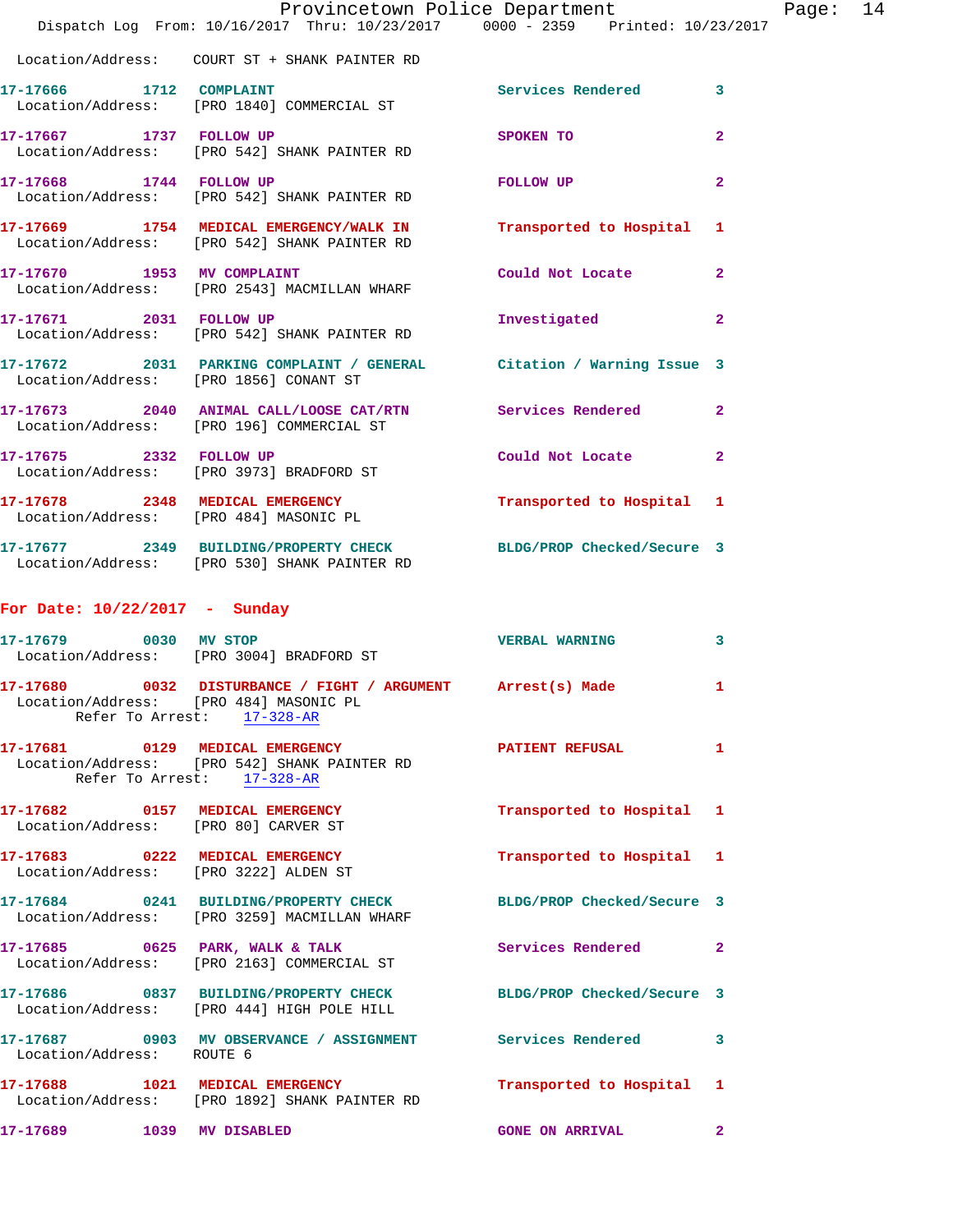|                                                               | Provincetown Police Department<br>Dispatch Log From: 10/16/2017 Thru: 10/23/2017 0000 - 2359 Printed: 10/23/2017 |                            |              |
|---------------------------------------------------------------|------------------------------------------------------------------------------------------------------------------|----------------------------|--------------|
| Location/Address: [PRO 3440] ROUTE 6                          |                                                                                                                  |                            |              |
| 17-17690 1109 FOLLOW UP                                       | Location/Address: [PRO 542] SHANK PAINTER RD                                                                     | Services Rendered          | $\mathbf{2}$ |
|                                                               | 17-17691 1226 BUILDING/PROPERTY CHECK BLDG/PROP Checked/Secure 3<br>Location/Address: [PRO 2540] RACE POINT RD   |                            |              |
|                                                               | 17-17692 1300 PARK, WALK & TALK<br>Location: [PRO 3431] LOPES SQUARE                                             | SPOKEN TO                  | 2            |
|                                                               | 17-17694 1439 LOST PROPERTY-B.O.A. CARD Services Rendered<br>Location/Address: [PRO 542] SHANK PAINTER RD        |                            | 3            |
| 17-17695 1509 SERVE WARRANT                                   | Location/Address: [PRO 3670] SHANK PAINTER RD                                                                    | Could Not Locate           | 3            |
|                                                               | 17-17696 1532 PARK, WALK & TALK<br>Location: [PRO 3431] LOPES SQUARE                                             | <b>Services Rendered</b>   | $\mathbf{2}$ |
| Location/Address: [PRO 3440] ROUTE 6                          | 17-17697 1556 MV OBSERVANCE / ASSIGNMENT Services Rendered                                                       |                            | 3            |
| 17-17698 1615 MV STOP<br>Location/Address: ROUTE 6 + SNAIL RD |                                                                                                                  | <b>VERBAL WARNING</b>      | 3            |
|                                                               | 17-17699 1617 MV OBSERVANCE / ASSIGNMENT No Action Required<br>Location/Address: HOWLAND ST + BRADFORD ST        |                            | 3            |
| 17-17700 1630 MV STOP<br>Location/Address: SNAIL RD           |                                                                                                                  | <b>VERBAL WARNING</b>      | 3            |
| 17-17701 1638 MV STOP<br>Location/Address: ROUTE 6 + SNAIL RD |                                                                                                                  | Citation / Warning Issue 3 |              |
| 17-17702 1647 MV STOP<br>Location/Address: SNAIL RD + ROUTE 6 |                                                                                                                  | Citation / Warning Issue 3 |              |
|                                                               | 17-17703 1718 BUILDING/PROPERTY CHECK Services Rendered<br>Location/Address: [PRO 3259] MACMILLAN WHARF          |                            | 3            |
| 17-17705 1751 MV DISABLED                                     | Location/Address: [PRO 2499] RACE POINT RD                                                                       | Referred to Other Agency 2 |              |
|                                                               | 17-17704 1801 BUILDING/PROPERTY CHECK Services Rendered<br>Location/Address: [PRO 3259] MACMILLAN WHARF          |                            | 3            |
|                                                               | 17-17706 1818 BUILDING/PROPERTY CHECK<br>Location/Address: [PRO 433] RYDER ST EXT                                | <b>Services Rendered</b>   | 3            |
| 17-17707 1825 MV STOP                                         | Location/Address: [PRO 542] SHANK PAINTER RD                                                                     | <b>VERBAL WARNING</b>      | 3            |
|                                                               | 17-17708 1830 MV COLLISION<br>Location/Address: [PRO 2490] PROVINCELANDS RD                                      | SPOKEN TO                  | 1            |
| 17-17709 1918 MV STOP                                         | Location/Address: [PRO 411] CONWELL ST                                                                           | Citation / Warning Issue 3 |              |
|                                                               | 17-17710 1925 SUSPICIOUS ACTIVITY<br>Location/Address: [PRO 537] SHANK PAINTER RD                                | <b>GONE ON ARRIVAL</b>     | 2            |
|                                                               | 17-17712 2050 BUILDING/PROPERTY CHECK BLDG/PROP Checked/Secure 3<br>Location/Address: [PRO 379] COMMERCIAL ST    |                            |              |
|                                                               | 17-17713 2121 BUILDING/PROPERTY CHECK BLDG/PROP Checked/Secure 3<br>Location/Address: [PRO 444] HIGH POLE HILL   |                            |              |
| 17-17714 2213 BAR CHECK                                       | Location/Address: [PRO 399] COMMERCIAL ST                                                                        | Services Rendered          | 2            |

Page: 15